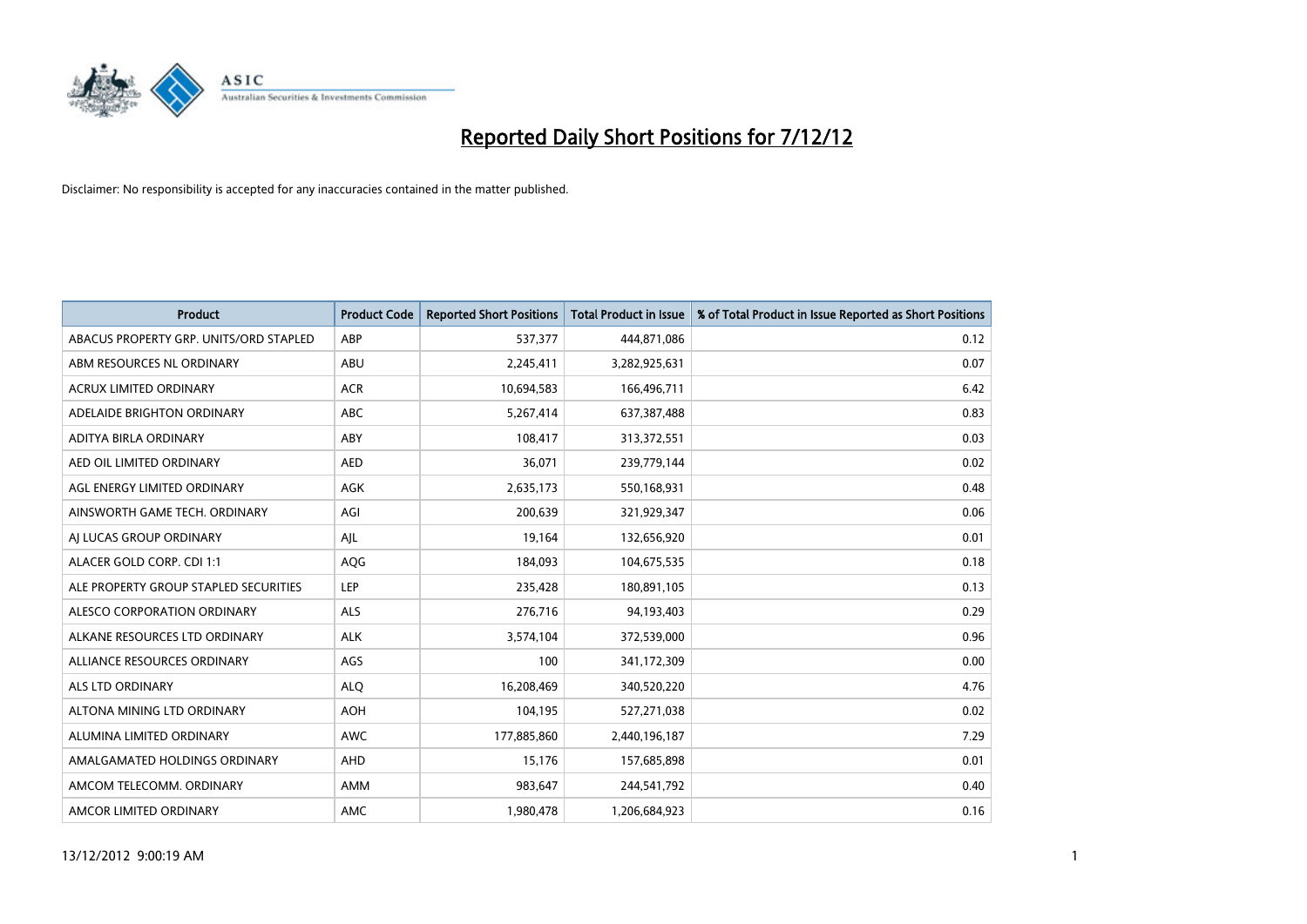

| <b>Product</b>                          | <b>Product Code</b> | <b>Reported Short Positions</b> | <b>Total Product in Issue</b> | % of Total Product in Issue Reported as Short Positions |
|-----------------------------------------|---------------------|---------------------------------|-------------------------------|---------------------------------------------------------|
| AMP LIMITED ORDINARY                    | AMP                 | 8,125,244                       | 2,930,423,546                 | 0.28                                                    |
| AMPELLA MINING ORDINARY                 | <b>AMX</b>          | 3,589,732                       | 247,500,493                   | 1.45                                                    |
| ANGLOGOLD ASHANTI CDI 5:1               | AGG                 | 500                             | 89,207,765                    | 0.00                                                    |
| ANSELL LIMITED ORDINARY                 | <b>ANN</b>          | 3,918,668                       | 130,768,652                   | 3.00                                                    |
| ANTARES ENERGY LTD ORDINARY             | <b>AZZ</b>          | 518,482                         | 257,000,000                   | 0.20                                                    |
| ANZ BANKING GRP LTD ORDINARY            | ANZ                 | 11,260,160                      | 2,721,234,961                 | 0.41                                                    |
| APA GROUP STAPLED SECURITIES            | <b>APA</b>          | 8,092,133                       | 823,243,213                   | 0.98                                                    |
| APN NEWS & MEDIA ORDINARY               | <b>APN</b>          | 13,266,453                      | 661,526,586                   | 2.01                                                    |
| AQUARIUS PLATINUM. ORDINARY             | <b>AOP</b>          | 14,089,729                      | 486,851,336                   | 2.89                                                    |
| AQUILA RESOURCES ORDINARY               | <b>AQA</b>          | 9,124,915                       | 411,804,442                   | 2.22                                                    |
| ARAFURA RESOURCE LTD ORDINARY           | ARU                 | 4,106,561                       | 441,270,644                   | 0.93                                                    |
| ARB CORPORATION ORDINARY                | <b>ARP</b>          | 89,691                          | 72,481,302                    | 0.12                                                    |
| ARDENT LEISURE GROUP STAPLED SECURITIES | AAD                 | 699,946                         | 397,774,513                   | 0.18                                                    |
| ARISTOCRAT LEISURE ORDINARY             | ALL                 | 14,711,552                      | 551,418,047                   | 2.67                                                    |
| ARRIUM LTD ORDINARY                     | ARI                 | 7,429,492                       | 1,351,527,328                 | 0.55                                                    |
| ASCIANO LIMITED ORDINARY                | <b>AIO</b>          | 3,106,192                       | 975,385,664                   | 0.32                                                    |
| ASG GROUP LIMITED ORDINARY              | ASZ                 | 1,295,168                       | 206,720,839                   | 0.63                                                    |
| ASPEN GROUP ORD/UNITS STAPLED           | <b>APZ</b>          | 79,674                          | 1,197,188,521                 | 0.01                                                    |
| ASTRO JAP PROP GROUP STAPLED SECURITIES | AIA                 | 1,596                           | 58,445,002                    | 0.00                                                    |
| ASX LIMITED ORDINARY                    | ASX                 | 3,665,601                       | 175,136,729                   | 2.09                                                    |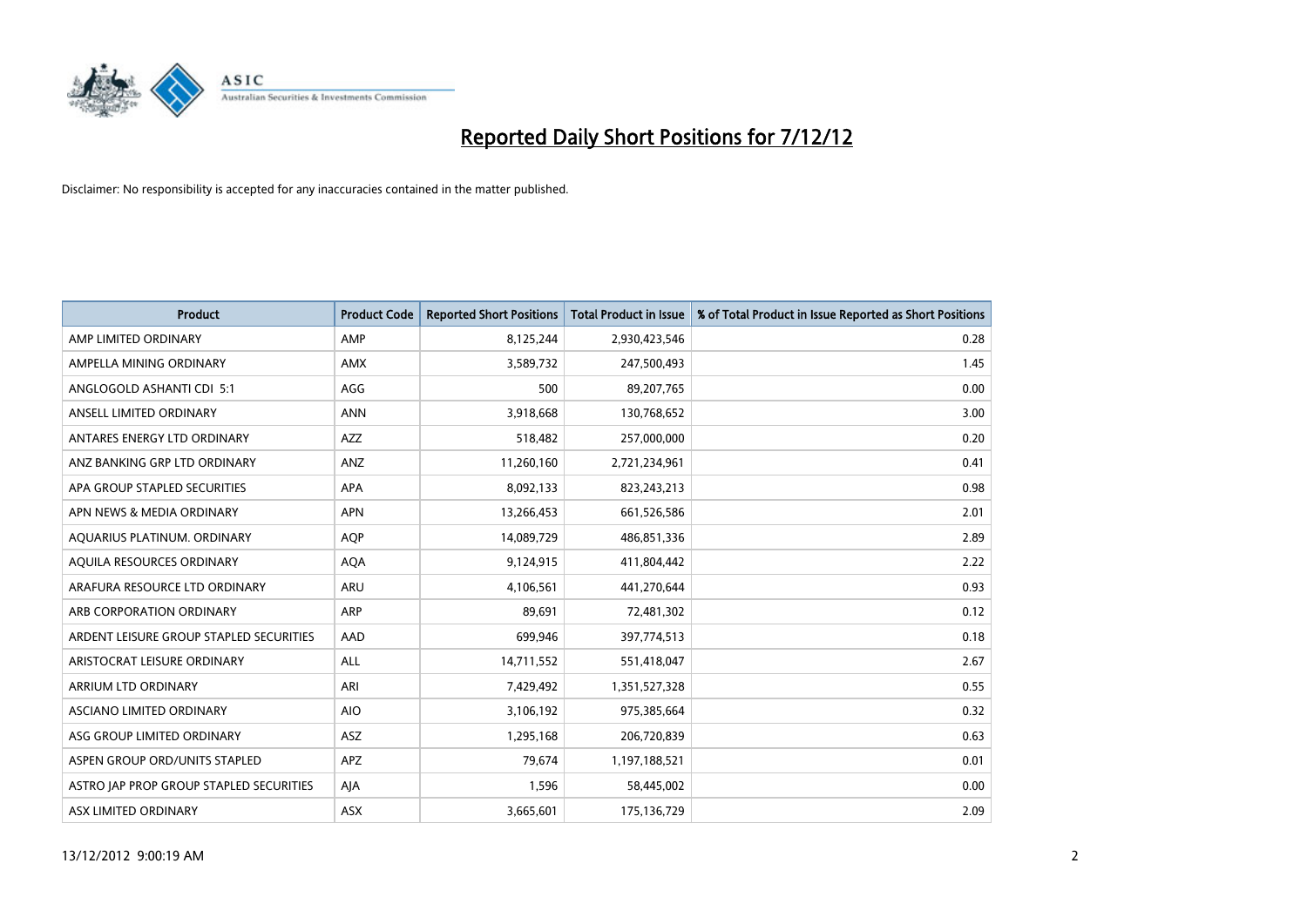

| <b>Product</b>                       | <b>Product Code</b> | <b>Reported Short Positions</b> | <b>Total Product in Issue</b> | % of Total Product in Issue Reported as Short Positions |
|--------------------------------------|---------------------|---------------------------------|-------------------------------|---------------------------------------------------------|
| ATLAS IRON LIMITED ORDINARY          | AGO                 | 10,144,455                      | 904,805,993                   | 1.12                                                    |
| AURIZON HOLDINGS LTD ORDINARY        | <b>AZI</b>          | 14,825,483                      | 2,137,284,503                 | 0.69                                                    |
| <b>AURORA OIL &amp; GAS ORDINARY</b> | <b>AUT</b>          | 5,612,605                       | 447,885,778                   | 1.25                                                    |
| AUSDRILL LIMITED ORDINARY            | <b>ASL</b>          | 5,805,329                       | 309,351,962                   | 1.88                                                    |
| AUSENCO LIMITED ORDINARY             | AAX                 | 790,572                         | 123,872,665                   | 0.64                                                    |
| <b>AUSTAL LIMITED ORDINARY</b>       | ASB                 | 3,264,778                       | 319,876,994                   | 1.02                                                    |
| AUSTEX OIL LIMITED ORDINARY          | <b>AOK</b>          | 300,000                         | 420,632,708                   | 0.07                                                    |
| AUSTIN ENGINEERING ORDINARY          | <b>ANG</b>          | 476,004                         | 72,314,403                    | 0.66                                                    |
| AUSTRALAND PROPERTY STAPLED SECURITY | <b>ALZ</b>          | 643,660                         | 576,846,597                   | 0.11                                                    |
| AUSTRALIAN AGRICULT, ORDINARY        | AAC                 | 665,826                         | 312,905,085                   | 0.21                                                    |
| AUSTRALIAN INFRASTR. UNITS/ORDINARY  | <b>AIX</b>          | 791,999                         | 620,733,944                   | 0.13                                                    |
| AUSTRALIAN PHARM. ORDINARY           | API                 | 313,340                         | 488,115,883                   | 0.06                                                    |
| AVANCO RESOURCES LTD ORDINARY        | <b>AVB</b>          | 184,674                         | 1,113,993,968                 | 0.02                                                    |
| AVIENNINGS LIMITED ORDINARY          | AVI                 | 175,000                         | 274,588,694                   | 0.06                                                    |
| AWE LIMITED ORDINARY                 | <b>AWE</b>          | 4,189,560                       | 522,116,985                   | 0.80                                                    |
| AZIMUTH RES LTD ORDINARY             | <b>AZH</b>          | 520,314                         | 422,364,886                   | 0.12                                                    |
| <b>BANDANNA ENERGY ORDINARY</b>      | <b>BND</b>          | 13,559,951                      | 528,481,199                   | 2.57                                                    |
| BANK OF QUEENSLAND. ORDINARY         | <b>BOO</b>          | 8,122,810                       | 308,797,224                   | 2.63                                                    |
| <b>BASE RES LIMITED ORDINARY</b>     | <b>BSE</b>          | 466,341                         | 560,440,029                   | 0.08                                                    |
| <b>BATHURST RESOURCES ORDINARY</b>   | <b>BTU</b>          | 40,881,532                      | 697,247,997                   | 5.86                                                    |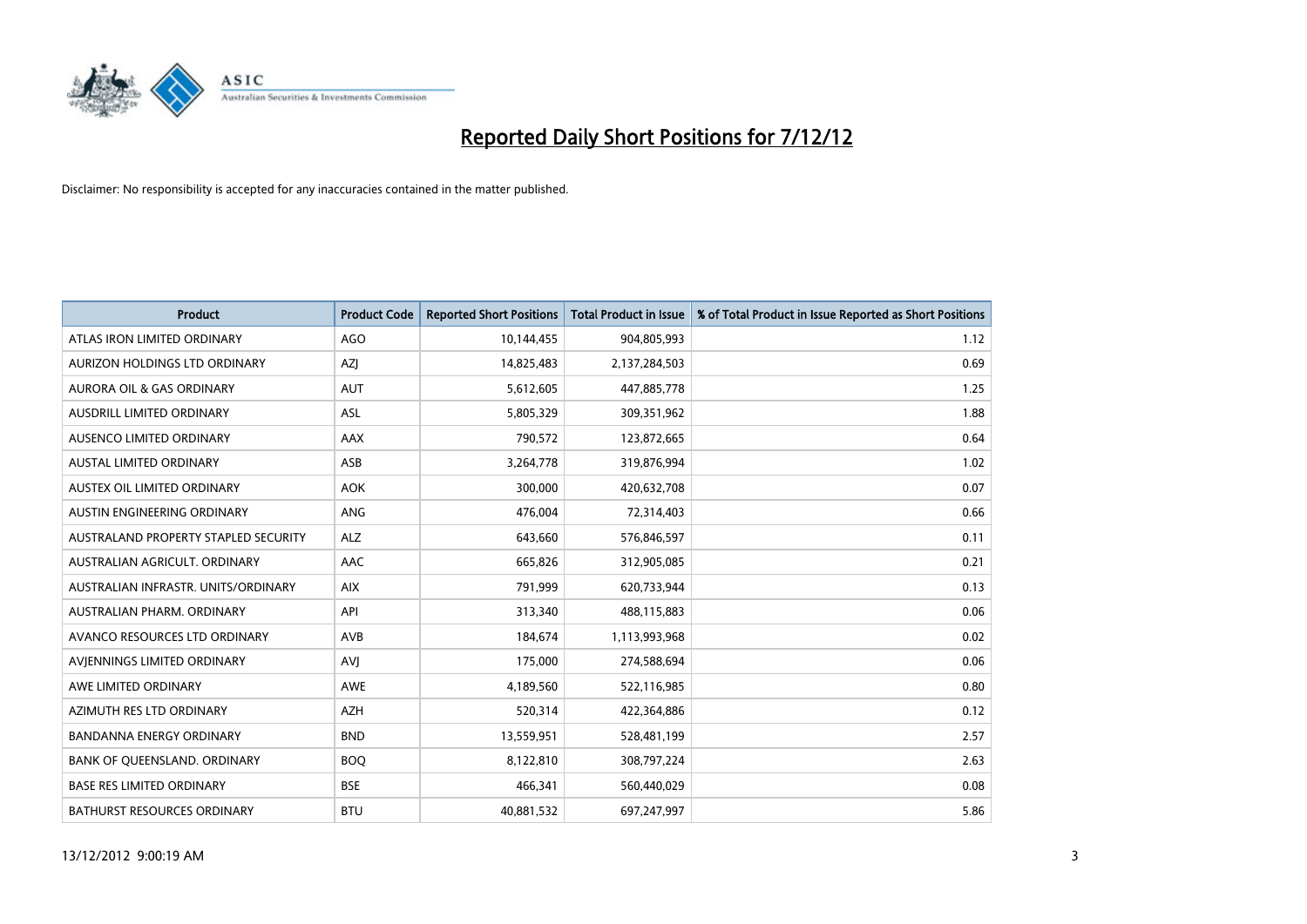

| <b>Product</b>                          | <b>Product Code</b> | <b>Reported Short Positions</b> | <b>Total Product in Issue</b> | % of Total Product in Issue Reported as Short Positions |
|-----------------------------------------|---------------------|---------------------------------|-------------------------------|---------------------------------------------------------|
| <b>BC IRON LIMITED ORDINARY</b>         | <b>BCI</b>          | 160,040                         | 103,861,000                   | 0.15                                                    |
| BEACH ENERGY LIMITED ORDINARY           | <b>BPT</b>          | 20,035,326                      | 1,263,677,572                 | 1.59                                                    |
| BEADELL RESOURCE LTD ORDINARY           | <b>BDR</b>          | 12,621,233                      | 742,204,752                   | 1.70                                                    |
| BENDIGO AND ADELAIDE ORDINARY           | <b>BEN</b>          | 9,349,204                       | 402,290,277                   | 2.32                                                    |
| BERKELEY RESOURCES ORDINARY             | <b>BKY</b>          | 179,585                         | 179,393,273                   | 0.10                                                    |
| <b>BHP BILLITON LIMITED ORDINARY</b>    | <b>BHP</b>          | 7,215,512                       | 3,211,691,105                 | 0.22                                                    |
| <b>BILLABONG ORDINARY</b>               | <b>BBG</b>          | 3,719,622                       | 478,944,292                   | 0.78                                                    |
| <b>BLACKTHORN RESOURCES ORDINARY</b>    | <b>BTR</b>          | 258,583                         | 164,285,950                   | 0.16                                                    |
| BLUESCOPE STEEL LTD DEFERRED SETTLEMENT | <b>BSLDA</b>        | 3,728,051                       | 558,197,542                   | 0.67                                                    |
| <b>BOART LONGYEAR ORDINARY</b>          | <b>BLY</b>          | 7,432,422                       | 461,163,412                   | 1.61                                                    |
| BORAL LIMITED. ORDINARY                 | <b>BLD</b>          | 48,526,362                      | 766,235,816                   | 6.33                                                    |
| <b>BOUGAINVILLE COPPER ORDINARY</b>     | <b>BOC</b>          |                                 | 401,062,500                   | 0.00                                                    |
| <b>BRADKEN LIMITED ORDINARY</b>         | <b>BKN</b>          | 11,266,748                      | 169,240,662                   | 6.66                                                    |
| <b>BRAMBLES LIMITED ORDINARY</b>        | <b>BXB</b>          | 4,422,417                       | 1,556,357,620                 | 0.28                                                    |
| <b>BREVILLE GROUP LTD ORDINARY</b>      | <b>BRG</b>          | 775,309                         | 130,095,322                   | 0.60                                                    |
| BRICKWORKS LIMITED ORDINARY             | <b>BKW</b>          | 68,658                          | 147,818,132                   | 0.05                                                    |
| <b>BROCKMAN MINING LTD ORDINARY</b>     | <b>BCK</b>          | 91,872                          | 7,224,094,327                 | 0.00                                                    |
| BT INVESTMENT MNGMNT ORDINARY           | <b>BTT</b>          | 38,708                          | 268,989,279                   | 0.01                                                    |
| <b>BURU ENERGY ORDINARY</b>             | <b>BRU</b>          | 10,505,658                      | 266,312,599                   | 3.94                                                    |
| <b>BWP TRUST ORDINARY UNITS</b>         | <b>BWP</b>          | 2,691,491                       | 533,645,790                   | 0.50                                                    |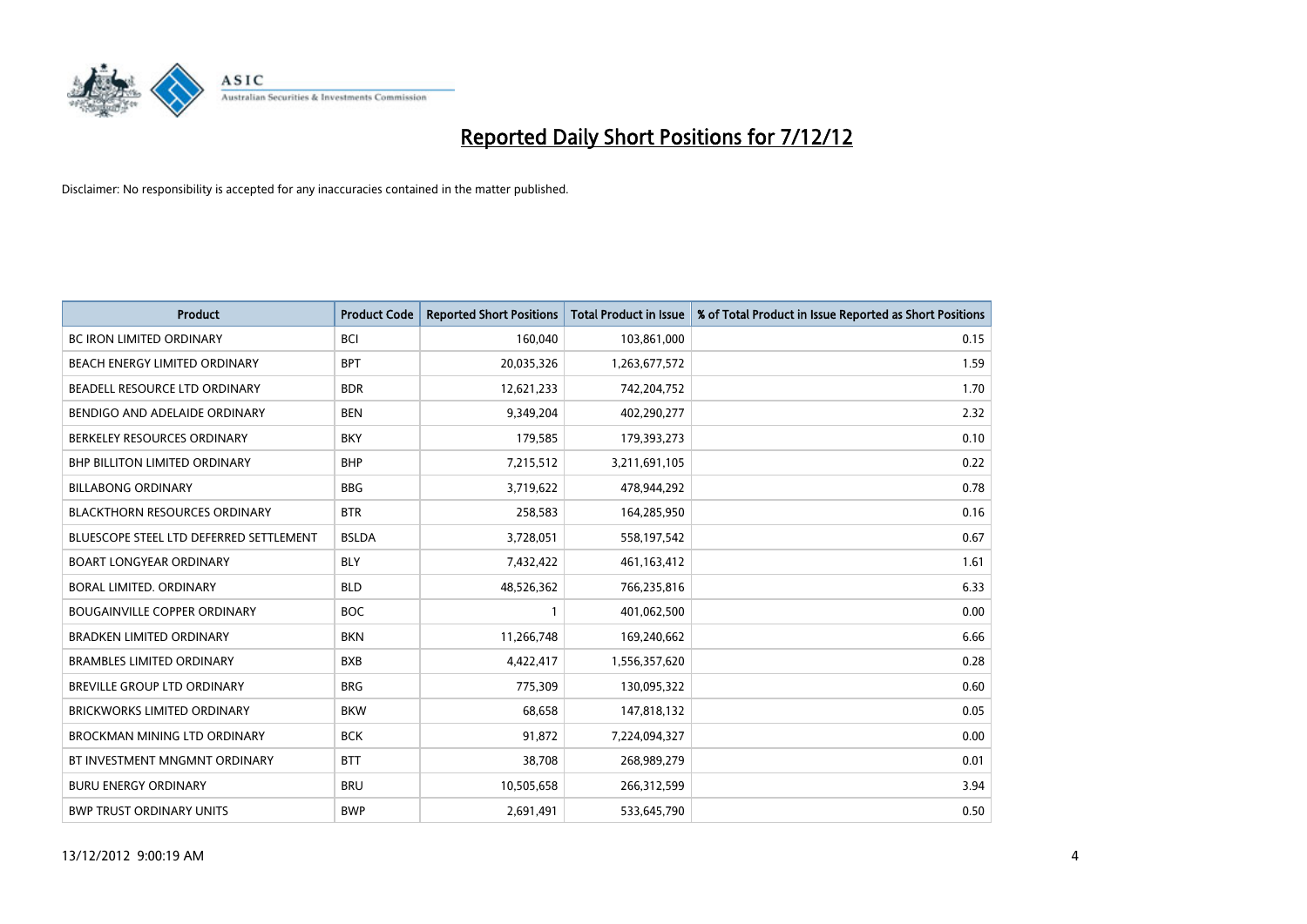

| <b>Product</b>                          | <b>Product Code</b> | <b>Reported Short Positions</b> | <b>Total Product in Issue</b> | % of Total Product in Issue Reported as Short Positions |
|-----------------------------------------|---------------------|---------------------------------|-------------------------------|---------------------------------------------------------|
| CABCHARGE AUSTRALIA ORDINARY            | CAB                 | 5,487,320                       | 120,430,683                   | 4.56                                                    |
| CALIBRE GROUP LTD ORDINARY              | <b>CGH</b>          | 513,535                         | 307,378,401                   | 0.17                                                    |
| <b>CALTEX AUSTRALIA ORDINARY</b>        | <b>CTX</b>          | 4,533,259                       | 270,000,000                   | 1.68                                                    |
| CAPE LAMBERT RES LTD ORDINARY           | <b>CFE</b>          | 235,927                         | 689,108,792                   | 0.03                                                    |
| CARABELLA RES LTD ORDINARY              | <b>CLR</b>          | 48,040                          | 133,642,797                   | 0.04                                                    |
| <b>CARBON ENERGY ORDINARY</b>           | <b>CNX</b>          | 48.071                          | 778,451,954                   | 0.01                                                    |
| <b>CARDNO LIMITED ORDINARY</b>          | CDD                 | 5,848,169                       | 139,770,442                   | 4.18                                                    |
| <b>CARINDALE PROPERTY UNIT</b>          | <b>CDP</b>          | 8,000                           | 70,000,000                    | 0.01                                                    |
| CARNARVON PETROLEUM ORDINARY            | <b>CVN</b>          | 1,086,156                       | 937,257,700                   | 0.12                                                    |
| CARSALES.COM LTD ORDINARY               | <b>CRZ</b>          | 8,897,301                       | 235,760,995                   | 3.77                                                    |
| <b>CASH CONVERTERS ORDINARY</b>         | CCV                 | 1,078,000                       | 385,361,025                   | 0.28                                                    |
| CEDAR WOODS PROP. ORDINARY              | <b>CWP</b>          | 4,570                           | 73,047,793                    | 0.01                                                    |
| CENTRO RETAIL AUST ORD/UNIT STAPLED SEC | <b>CRF</b>          | 4,849,795                       | 1,427,391,696                 | 0.34                                                    |
| <b>CERAMIC FUEL CELLS ORDINARY</b>      | CFU                 | 392                             | 1,559,231,320                 | 0.00                                                    |
| CFS RETAIL TRUST GRP STAPLED SECURITIES | <b>CFX</b>          | 30,845,158                      | 2,828,495,659                 | 1.09                                                    |
| CHALLENGER DIV.PRO. STAPLED UNITS       | <b>CDI</b>          | 52,071                          | 214,101,013                   | 0.02                                                    |
| <b>CHALLENGER LIMITED ORDINARY</b>      | <b>CGF</b>          | 6,885,802                       | 544,652,710                   | 1.26                                                    |
| CHARTER HALL GROUP STAPLED US PROHIBIT. | <b>CHC</b>          | 417,974                         | 298,730,356                   | 0.14                                                    |
| <b>CHARTER HALL RETAIL UNITS</b>        | <b>COR</b>          | 684,595                         | 334,098,571                   | 0.20                                                    |
| <b>CHORUS LIMITED ORDINARY</b>          | <b>CNU</b>          | 983,281                         | 385,082,123                   | 0.26                                                    |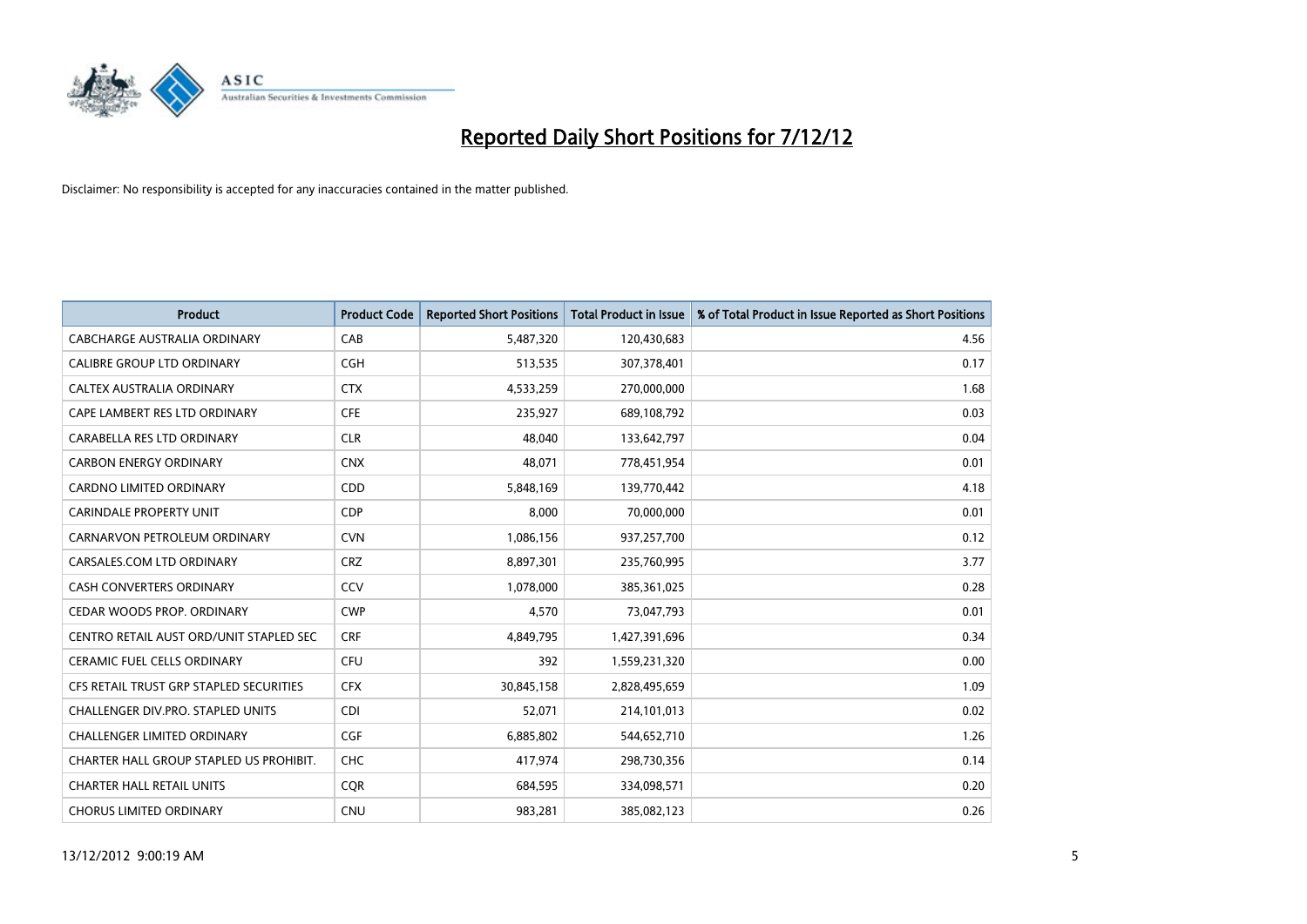

| <b>Product</b>                          | <b>Product Code</b> | <b>Reported Short Positions</b> | <b>Total Product in Issue</b> | % of Total Product in Issue Reported as Short Positions |
|-----------------------------------------|---------------------|---------------------------------|-------------------------------|---------------------------------------------------------|
| CITIGOLD CORP LTD ORDINARY              | <b>CTO</b>          | 1,363,288                       | 1,238,622,051                 | 0.11                                                    |
| <b>CLOUGH LIMITED ORDINARY</b>          | <b>CLO</b>          | 75,422                          | 775,259,839                   | 0.01                                                    |
| <b>CNPR GRP UNITS/ORD STAPLED</b>       | <b>CNP</b>          | 2,537                           | 972,414,514                   | 0.00                                                    |
| COAL OF AFRICA LTD ORDINARY             | <b>CZA</b>          | 67,650                          | 800,951,034                   | 0.01                                                    |
| <b>COALSPUR MINES LTD ORDINARY</b>      | CPL                 | 14,036,484                      | 620,729,899                   | 2.26                                                    |
| COCA-COLA AMATIL ORDINARY               | <b>CCL</b>          | 4,526,967                       | 762,133,414                   | 0.59                                                    |
| <b>COCHLEAR LIMITED ORDINARY</b>        | <b>COH</b>          | 4,907,565                       | 57,026,689                    | 8.61                                                    |
| <b>COCKATOO COAL ORDINARY</b>           | <b>COK</b>          | 16,699,865                      | 1,016,746,908                 | 1.64                                                    |
| CODAN LIMITED ORDINARY                  | <b>CDA</b>          | 50,001                          | 176,862,573                   | 0.03                                                    |
| <b>COLLINS FOODS LTD ORDINARY</b>       | <b>CKF</b>          | 320,971                         | 93,000,003                    | 0.35                                                    |
| COMMONWEALTH BANK, ORDINARY             | <b>CBA</b>          | 14,699,229                      | 1,609,180,841                 | 0.91                                                    |
| COMMONWEALTH PROP ORDINARY UNITS        | <b>CPA</b>          | 14,642,343                      | 2,347,003,413                 | 0.62                                                    |
| <b>COMPASS RESOURCES ORDINARY</b>       | <b>CMR</b>          | 7,472                           | 1,403,744,100                 | 0.00                                                    |
| <b>COMPUTERSHARE LTD ORDINARY</b>       | <b>CPU</b>          | 10,842,911                      | 555,664,059                   | 1.95                                                    |
| CONTINENTAL COAL LTD ORDINARY           | CCC                 | 983                             | 473,061,772                   | 0.00                                                    |
| <b>COOPER ENERGY LTD ORDINARY</b>       | <b>COE</b>          | 1.000                           | 328,694,257                   | 0.00                                                    |
| <b>CORP TRAVEL LIMITED ORDINARY</b>     | <b>CTD</b>          | 134,863                         | 74,971,020                    | 0.18                                                    |
| CREDIT CORP GROUP ORDINARY              | <b>CCP</b>          | 47,883                          | 45,932,899                    | 0.10                                                    |
| <b>CROMWELL PROP STAPLED SECURITIES</b> | <b>CMW</b>          | 106,278                         | 1,225,539,033                 | 0.01                                                    |
| <b>CROWN LIMITED ORDINARY</b>           | <b>CWN</b>          | 4,197,060                       | 728,394,185                   | 0.58                                                    |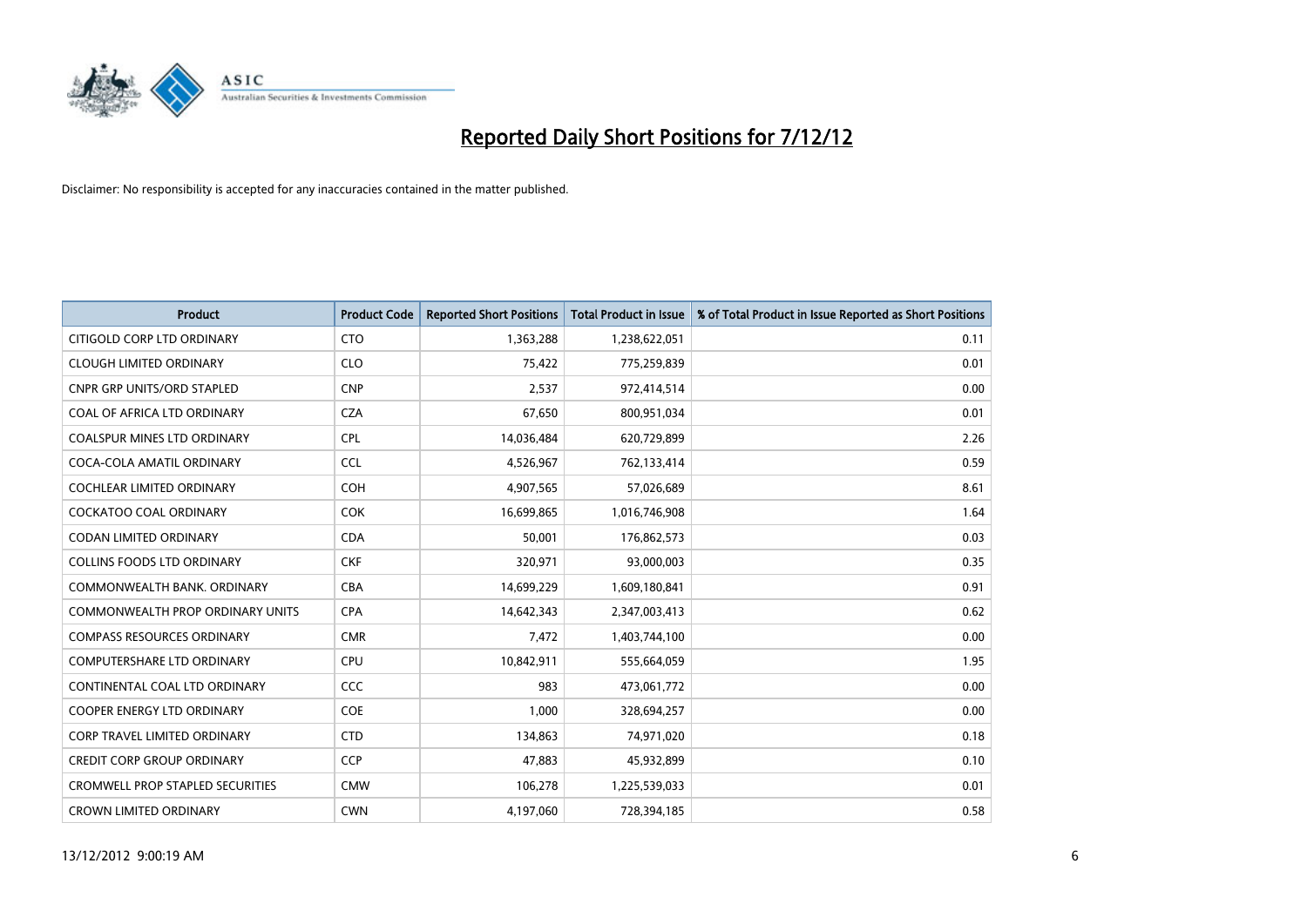

| <b>Product</b>                       | <b>Product Code</b> | <b>Reported Short Positions</b> | <b>Total Product in Issue</b> | % of Total Product in Issue Reported as Short Positions |
|--------------------------------------|---------------------|---------------------------------|-------------------------------|---------------------------------------------------------|
| <b>CSG LIMITED ORDINARY</b>          | CSV                 | 233,913                         | 282,567,499                   | 0.08                                                    |
| <b>CSL LIMITED ORDINARY</b>          | <b>CSL</b>          | 2,773,811                       | 501,620,777                   | 0.55                                                    |
| <b>CSR LIMITED ORDINARY</b>          | <b>CSR</b>          | 41,199,096                      | 506,000,315                   | 8.14                                                    |
| <b>CUDECO LIMITED ORDINARY</b>       | CDU                 | 5,746,346                       | 188,343,961                   | 3.05                                                    |
| DART ENERGY LTD ORDINARY             | <b>DTE</b>          | 15,384,176                      | 878,168,388                   | 1.75                                                    |
| DAVID JONES LIMITED ORDINARY         | <b>DJS</b>          | 57,329,475                      | 531,788,775                   | 10.78                                                   |
| <b>DECMIL GROUP LIMITED ORDINARY</b> | <b>DCG</b>          | 1,061,610                       | 168,203,219                   | 0.63                                                    |
| DEVINE LIMITED ORDINARY              | <b>DVN</b>          | 254,481                         | 158,730,556                   | 0.16                                                    |
| DEXUS PROPERTY GROUP STAPLED UNITS   | <b>DXS</b>          | 10,658,242                      | 4,839,024,176                 | 0.22                                                    |
| DISCOVERY METALS LTD ORDINARY        | <b>DML</b>          | 3,466,948                       | 486,986,451                   | 0.71                                                    |
| DOMINO PIZZA ENTERPR ORDINARY        | <b>DMP</b>          | 23,499                          | 70,192,674                    | 0.03                                                    |
| DORAY MINERALS LTD ORDINARY          | <b>DRM</b>          | 105,000                         | 139,200,101                   | 0.08                                                    |
| DOWNER EDI LIMITED ORDINARY          | <b>DOW</b>          | 10,878,350                      | 429,100,296                   | 2.54                                                    |
| DRILLSEARCH ENERGY ORDINARY          | <b>DLS</b>          | 1,921,461                       | 401,730,663                   | 0.48                                                    |
| DUET GROUP STAPLEDUSPROH.DEFSET      | <b>DUEDA</b>        | 3,757,374                       | 1,158,216,750                 | 0.32                                                    |
| DULUXGROUP LIMITED ORDINARY          | <b>DLX</b>          | 10,695,679                      | 368,984,902                   | 2.90                                                    |
| ECHO ENTERTAINMENT ORDINARY          | <b>EGP</b>          | 8,970,995                       | 825,672,730                   | 1.09                                                    |
| ELDERS LIMITED ORDINARY              | <b>ELD</b>          | 19,303,661                      | 448,598,480                   | 4.30                                                    |
| ELEMENTAL MINERALS ORDINARY          | <b>ELM</b>          | 41,216                          | 280,156,422                   | 0.01                                                    |
| ELEMENTOS LIMITED ORDINARY           | <b>ELT</b>          | 16                              | 148,352,638                   | 0.00                                                    |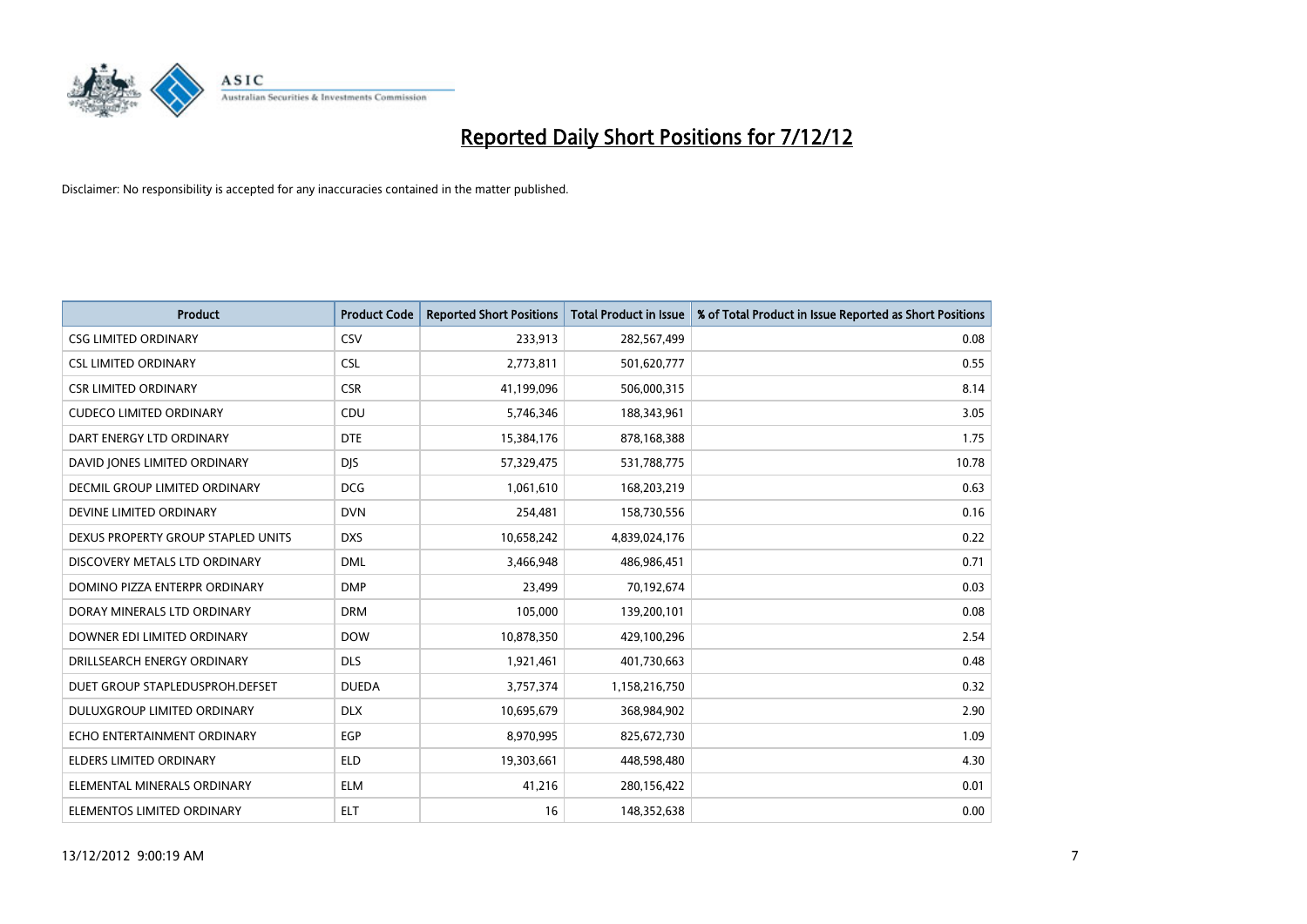

| <b>Product</b>                          | <b>Product Code</b> | <b>Reported Short Positions</b> | <b>Total Product in Issue</b> | % of Total Product in Issue Reported as Short Positions |
|-----------------------------------------|---------------------|---------------------------------|-------------------------------|---------------------------------------------------------|
| <b>EMECO HOLDINGS ORDINARY</b>          | <b>EHL</b>          | 6,803,970                       | 599,675,707                   | 1.13                                                    |
| <b>ENDEAVOUR MIN CORP CDI 1:1</b>       | <b>EVR</b>          | 287,128                         | 126,365,941                   | 0.23                                                    |
| <b>ENERGY RESOURCES ORDINARY 'A'</b>    | <b>ERA</b>          | 7,172,211                       | 517,725,062                   | 1.39                                                    |
| <b>ENERGY WORLD CORPOR. ORDINARY</b>    | <b>EWC</b>          | 22,143,805                      | 1,734,166,672                 | 1.28                                                    |
| <b>ENVESTRA LIMITED ORDINARY</b>        | <b>ENV</b>          | 12,661,504                      | 1,603,333,497                 | 0.79                                                    |
| EQUATORIAL RES LTD ORDINARY             | EQX                 | 130,070                         | 117,235,353                   | 0.11                                                    |
| EVOLUTION MINING LTD ORDINARY           | <b>EVN</b>          | 3,427,055                       | 708,092,989                   | 0.48                                                    |
| FAIRFAX MEDIA LTD ORDINARY              | <b>FXI</b>          | 277,650,173                     | 2,351,955,725                 | 11.81                                                   |
| <b>FAR LTD ORDINARY</b>                 | <b>FAR</b>          | 21,000,000                      | 2,499,846,742                 | 0.84                                                    |
| FKP PROPERTY GROUP STAPLED SEC. DEF SET | <b>FKPDA</b>        | 4,354,772                       | 321,573,770                   | 1.35                                                    |
| FLEETWOOD CORP ORDINARY                 | <b>FWD</b>          | 2,158,942                       | 60,033,258                    | 3.60                                                    |
| FLETCHER BUILDING ORDINARY              | <b>FBU</b>          | 6,989,749                       | 684,793,538                   | 1.02                                                    |
| FLEXIGROUP LIMITED ORDINARY             | <b>FXL</b>          | 152,562                         | 287,469,669                   | 0.05                                                    |
| <b>FLIGHT CENTRE ORDINARY</b>           | <b>FLT</b>          | 12,444,539                      | 100,160,128                   | 12.42                                                   |
| FLINDERS MINES LTD ORDINARY             | <b>FMS</b>          | 1,710,391                       | 1,821,300,404                 | 0.09                                                    |
| FOCUS MINERALS LTD ORDINARY             | <b>FML</b>          | 158,163                         | 4,320,773,701                 | 0.00                                                    |
| FORGE GROUP LIMITED ORDINARY            | FGE                 | 68,731                          | 86,169,014                    | 0.08                                                    |
| FORTESCUE METALS GRP ORDINARY           | <b>FMG</b>          | 192,837,819                     | 3,113,798,659                 | 6.19                                                    |
| <b>G.U.D. HOLDINGS ORDINARY</b>         | GUD                 | 1,751,929                       | 71,341,319                    | 2.46                                                    |
| <b>G8 EDUCATION LIMITED ORDINARY</b>    | <b>GEM</b>          | 107,680                         | 246,048,593                   | 0.04                                                    |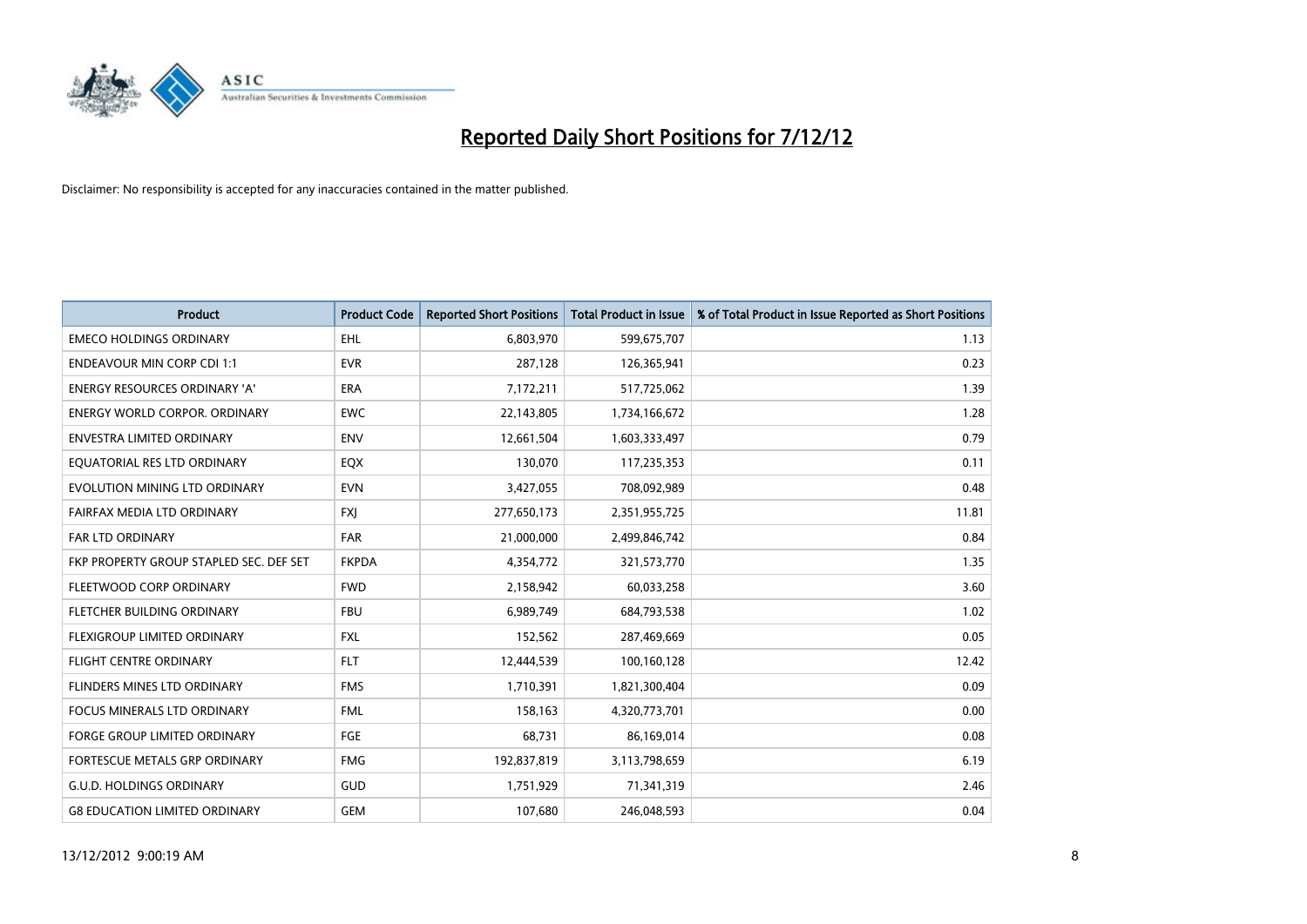

| <b>Product</b>                            | <b>Product Code</b> | <b>Reported Short Positions</b> | <b>Total Product in Issue</b> | % of Total Product in Issue Reported as Short Positions |
|-------------------------------------------|---------------------|---------------------------------|-------------------------------|---------------------------------------------------------|
| <b>GALAXY RESOURCES ORDINARY</b>          | <b>GXY</b>          | 2,869,108                       | 536,359,341                   | 0.53                                                    |
| <b>GEODYNAMICS LIMITED ORDINARY</b>       | GDY                 | 850                             | 406,452,608                   | 0.00                                                    |
| <b>GINDALBIE METALS LTD ORDINARY</b>      | <b>GBG</b>          | 49,197,797                      | 1,404,350,200                 | 3.50                                                    |
| <b>GOODMAN FIELDER, ORDINARY</b>          | <b>GFF</b>          | 30,433,442                      | 1,955,559,207                 | 1.56                                                    |
| <b>GOODMAN GROUP STAPLED US PROHIBIT.</b> | <b>GMG</b>          | 14,089,743                      | 1,701,681,304                 | 0.83                                                    |
| <b>GPT GROUP STAPLED SEC.</b>             | <b>GPT</b>          | 6,476,617                       | 1,766,785,075                 | 0.37                                                    |
| <b>GRAINCORP LIMITED A CLASS ORDINARY</b> | <b>GNC</b>          | 1,443,292                       | 228,241,481                   | 0.63                                                    |
| <b>GRANGE RESOURCES. ORDINARY</b>         | GRR                 | 894,457                         | 1,155,487,102                 | 0.08                                                    |
| <b>GREENLAND MIN EN LTD ORDINARY</b>      | GGG                 | 3,814,412                       | 567,912,409                   | 0.67                                                    |
| <b>GRYPHON MINERALS LTD ORDINARY</b>      | GRY                 | 17,076,006                      | 400,464,983                   | 4.26                                                    |
| <b>GUILDFORD COAL LTD ORDINARY</b>        | <b>GUF</b>          | 1,519,842                       | 521,046,899                   | 0.29                                                    |
| <b>GUNNS LIMITED ORDINARY</b>             | <b>GNS</b>          | 51,466,387                      | 848,401,559                   | 6.07                                                    |
| <b>GWA GROUP LTD ORDINARY</b>             | <b>GWA</b>          | 11,281,316                      | 304,706,899                   | 3.70                                                    |
| HARVEY NORMAN ORDINARY                    | <b>HVN</b>          | 117,867,928                     | 1,062,316,784                 | 11.10                                                   |
| <b>HASTIE GROUP LIMITED ORDINARY</b>      | <b>HST</b>          | 233,914                         | 137,353,504                   | 0.17                                                    |
| HASTINGS DIVERSIFIED STAPLED SECURITY     | <b>HDF</b>          | 373,958                         | 560,324,158                   | 0.07                                                    |
| <b>HENDERSON GROUP CDI 1:1</b>            | <b>HGG</b>          | 3,116,022                       | 709,662,473                   | 0.44                                                    |
| HFA HOLDINGS LIMITED ORDINARY             | <b>HFA</b>          | 3,809                           | 117,332,831                   | 0.00                                                    |
| HILLGROVE RES LTD ORDINARY                | <b>HGO</b>          | 3,410,553                       | 1,022,760,221                 | 0.33                                                    |
| HILLS HOLDINGS LTD ORDINARY               | <b>HIL</b>          | 3,193,500                       | 246,500,444                   | 1.30                                                    |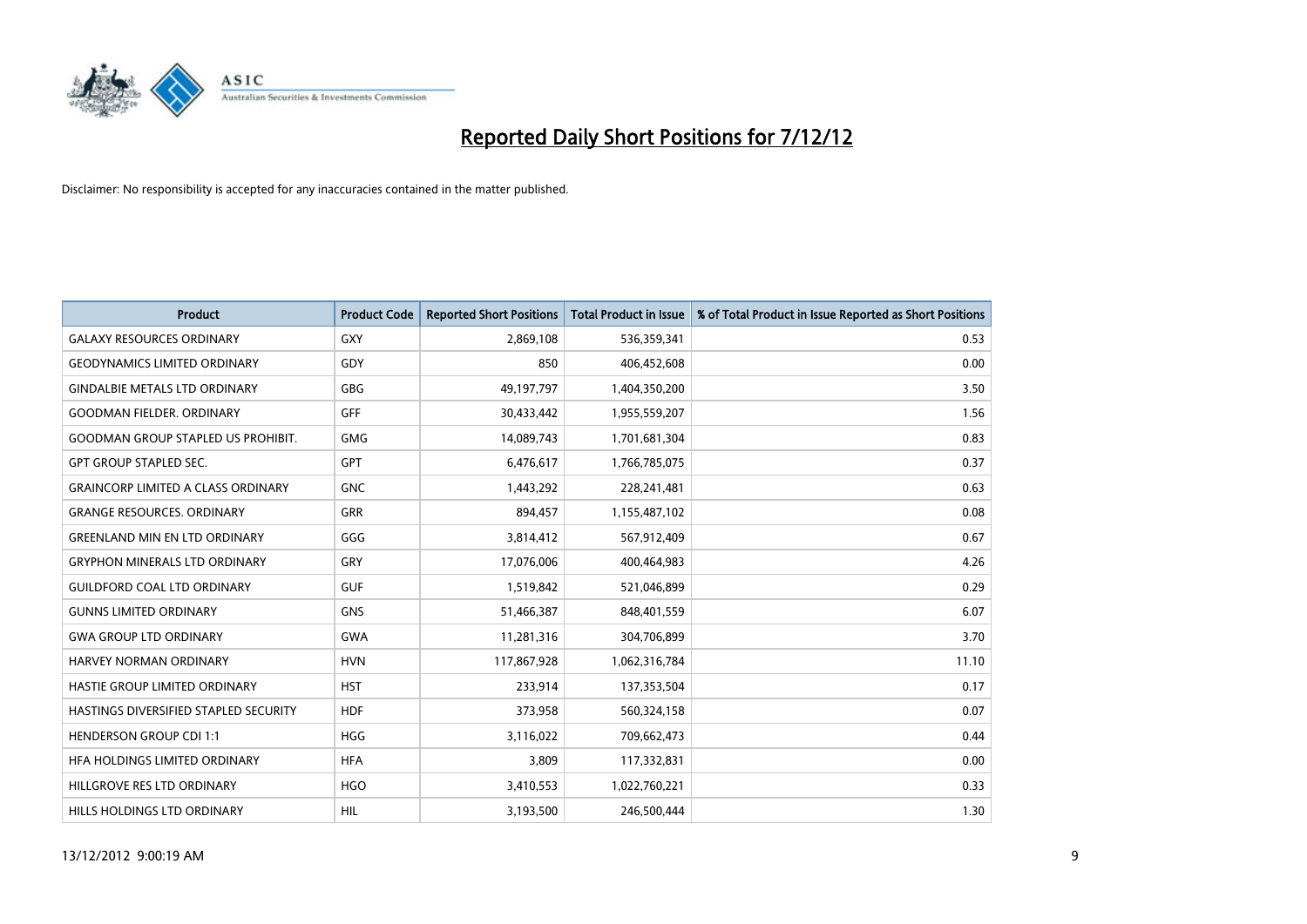

| <b>Product</b>                                | <b>Product Code</b> | <b>Reported Short Positions</b> | <b>Total Product in Issue</b> | % of Total Product in Issue Reported as Short Positions |
|-----------------------------------------------|---------------------|---------------------------------|-------------------------------|---------------------------------------------------------|
| HORIZON OIL LIMITED ORDINARY                  | <b>HZN</b>          | 36,386,221                      | 1,130,811,515                 | 3.22                                                    |
| HOT CHILI LTD ORDINARY                        | <b>HCH</b>          | 306,304                         | 267,325,124                   | 0.11                                                    |
| <b>ICON ENERGY LIMITED ORDINARY</b>           | <b>ICN</b>          | 72                              | 514,755,940                   | 0.00                                                    |
| <b>IINET LIMITED ORDINARY</b>                 | <b>IIN</b>          | 129,429                         | 161,238,847                   | 0.08                                                    |
| <b>ILUKA RESOURCES ORDINARY</b>               | ILU                 | 60,956,263                      | 418,700,517                   | 14.56                                                   |
| <b>IMDEX LIMITED ORDINARY</b>                 | <b>IMD</b>          | 711,034                         | 210,473,188                   | 0.34                                                    |
| <b>INCITEC PIVOT ORDINARY</b>                 | IPL                 | 6,617,474                       | 1,628,730,107                 | 0.41                                                    |
| INDEPENDENCE GROUP ORDINARY                   | <b>IGO</b>          | 5,985,092                       | 232,882,535                   | 2.57                                                    |
| <b>INDOPHIL RESOURCES ORDINARY</b>            | <b>IRN</b>          | 156,000                         | 1,203,146,194                 | 0.01                                                    |
| <b>INFIGEN ENERGY STAPLED SECURITIES</b>      | <b>IFN</b>          | 3,428,183                       | 762,265,972                   | 0.45                                                    |
| ING PRIVATE EQUITY ORDINARY                   | <b>IPE</b>          | 1,530                           | 136,571,202                   | 0.00                                                    |
| <b>INSURANCE AUSTRALIA ORDINARY</b>           | IAG                 | 4,991,725                       | 2,079,034,021                 | 0.24                                                    |
| INTEGRA MINING LTD. ORDINARY                  | <b>IGR</b>          | 3,886,761                       | 934,440,899                   | 0.42                                                    |
| <b>INTREPID MINES ORDINARY</b>                | <b>IAU</b>          | 12,945,638                      | 555,352,556                   | 2.33                                                    |
| <b>INVESTA OFFICE FUND STAPLED SECURITIES</b> | <b>IOF</b>          | 2,931,267                       | 614,047,458                   | 0.48                                                    |
| <b>INVOCARE LIMITED ORDINARY</b>              | <b>IVC</b>          | 3,318,408                       | 110,030,298                   | 3.02                                                    |
| <b>ION LIMITED ORDINARY</b>                   | <b>ION</b>          | 164,453                         | 256,365,105                   | 0.06                                                    |
| <b>IOOF HOLDINGS LTD ORDINARY</b>             | IFL.                | 1,230,446                       | 229,794,395                   | 0.54                                                    |
| <b>IRESS LIMITED ORDINARY</b>                 | <b>IRE</b>          | 2,226,656                       | 128,620,231                   | 1.73                                                    |
| <b>IRON ORE HOLDINGS ORDINARY</b>             | <b>IOH</b>          | 39.352                          | 161,174,005                   | 0.02                                                    |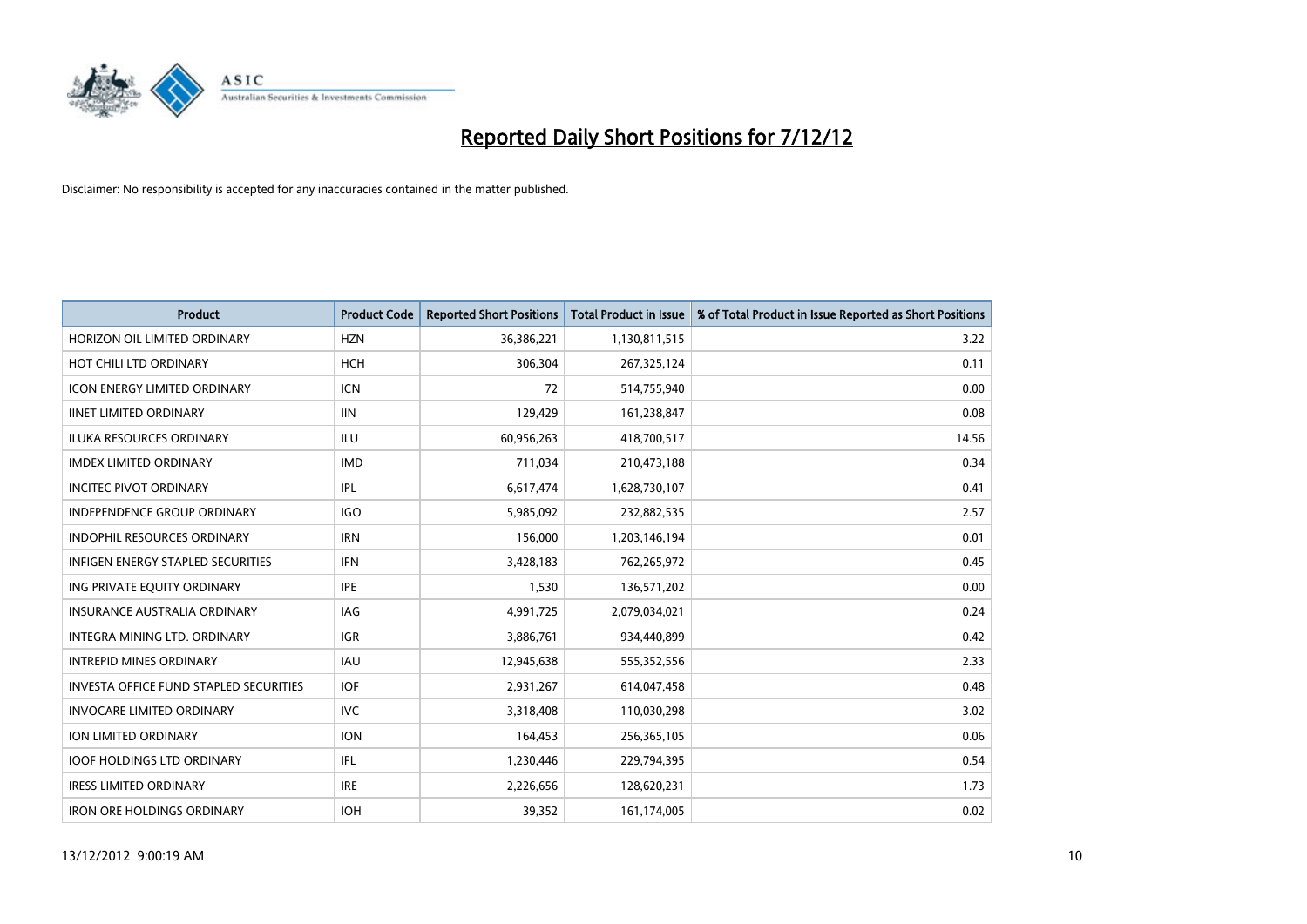

| <b>Product</b>                           | <b>Product Code</b> | <b>Reported Short Positions</b> | <b>Total Product in Issue</b> | % of Total Product in Issue Reported as Short Positions |
|------------------------------------------|---------------------|---------------------------------|-------------------------------|---------------------------------------------------------|
| <b>IVANHOE AUSTRALIA ORDINARY</b>        | <b>IVA</b>          | 1,962,506                       | 711,659,939                   | 0.28                                                    |
| JAMES HARDIE INDUST CHESS DEPOSITARY INT | <b>IHX</b>          | 9,572,645                       | 440,165,218                   | 2.17                                                    |
| <b>IB HI-FI LIMITED ORDINARY</b>         | <b>IBH</b>          | 20,161,604                      | 98,850,643                    | 20.40                                                   |
| <b>JUPITER MINES ORDINARY</b>            | <b>IMS</b>          | 33,586                          | 2,281,835,383                 | 0.00                                                    |
| <b>KAGARA LTD ORDINARY</b>               | <b>KZL</b>          | 3,001,465                       | 798,953,117                   | 0.38                                                    |
| KANGAROO RES LTD ORDINARY                | <b>KRL</b>          | 191,687                         | 3,434,430,012                 | 0.01                                                    |
| KAROON GAS AUSTRALIA ORDINARY            | <b>KAR</b>          | 183.267                         | 221,420,769                   | 0.08                                                    |
| KATHMANDU HOLD LTD ORDINARY              | <b>KMD</b>          | 679,723                         | 200,165,940                   | 0.34                                                    |
| <b>KBL MINING LIMITED ORDINARY</b>       | <b>KBL</b>          | 1,820                           | 292,335,629                   | 0.00                                                    |
| <b>KENTOR GOLD LIMITED ORDINARY</b>      | KGL                 | 275                             | 140,040,563                   | 0.00                                                    |
| KINGSGATE CONSOLID, ORDINARY             | <b>KCN</b>          | 7,960,906                       | 151,828,173                   | 5.24                                                    |
| KINGSROSE MINING LTD ORDINARY            | <b>KRM</b>          | 117,534                         | 290,151,217                   | 0.04                                                    |
| LEIGHTON HOLDINGS ORDINARY               | LEI                 | 9,382,174                       | 337, 164, 188                 | 2.78                                                    |
| LEND LEASE GROUP UNIT/ORD STAPLED        | LLC                 | 4,463,266                       | 574,351,883                   | 0.78                                                    |
| LINC ENERGY LTD ORDINARY                 | <b>LNC</b>          | 33,144,000                      | 504,487,631                   | 6.57                                                    |
| LIQUEFIED NATURAL ORDINARY               | LNG                 | 272,800                         | 267,699,015                   | 0.10                                                    |
| LYCOPODIUM LIMITED ORDINARY              | LYL                 | 602                             | 38,755,103                    | 0.00                                                    |
| LYNAS CORPORATION ORDINARY               | <b>LYC</b>          | 164,348,040                     | 1,916,159,363                 | 8.58                                                    |
| M2 TELECOMMUNICATION ORDINARY            | <b>MTU</b>          | 6,095,323                       | 157,901,251                   | 3.86                                                    |
| <b>MACA LIMITED ORDINARY</b>             | <b>MLD</b>          | 379.036                         | 150,000,000                   | 0.25                                                    |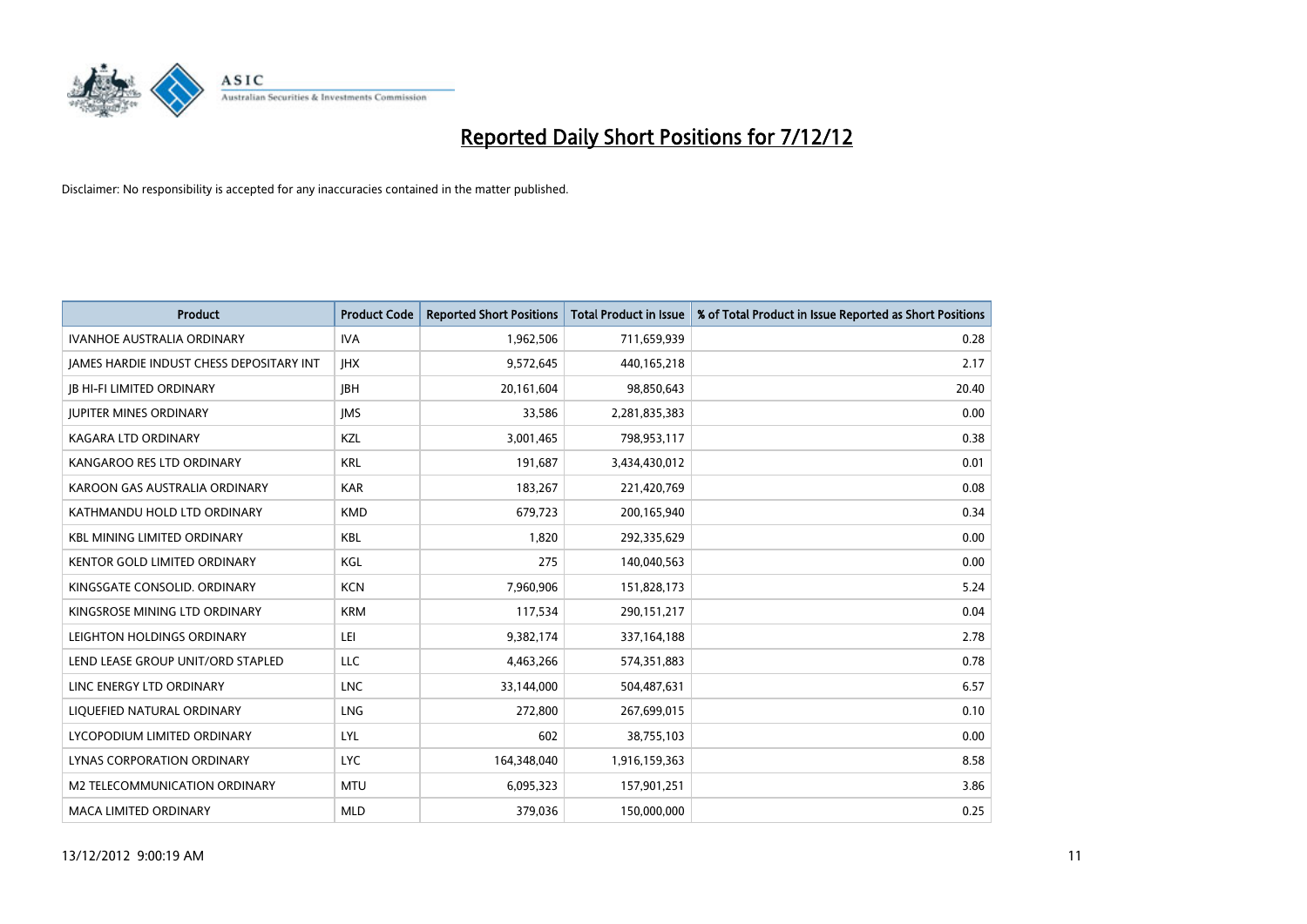

| <b>Product</b>                        | <b>Product Code</b> | <b>Reported Short Positions</b> | <b>Total Product in Issue</b> | % of Total Product in Issue Reported as Short Positions |
|---------------------------------------|---------------------|---------------------------------|-------------------------------|---------------------------------------------------------|
| <b>MACMAHON HOLDINGS ORDINARY</b>     | <b>MAH</b>          | 11,870,790                      | 757,017,561                   | 1.57                                                    |
| MACO ATLAS ROADS GRP ORDINARY STAPLED | <b>MQA</b>          | 4,769,059                       | 478,531,436                   | 1.00                                                    |
| MACOUARIE GROUP LTD ORDINARY          | <b>MOG</b>          | 7,955,429                       | 339,173,329                   | 2.35                                                    |
| MARENGO MINING ORDINARY               | <b>MGO</b>          | 26,950                          | 1,137,720,551                 | 0.00                                                    |
| <b>MATRIX C &amp; E LTD ORDINARY</b>  | <b>MCE</b>          | 3,853,063                       | 94,555,428                    | 4.07                                                    |
| MAVERICK DRILLING ORDINARY            | <b>MAD</b>          | 6,880,921                       | 452,726,751                   | 1.52                                                    |
| MCMILLAN SHAKESPEARE ORDINARY         | <b>MMS</b>          | 647,741                         | 74,523,965                    | 0.87                                                    |
| MEDUSA MINING LTD ORDINARY            | <b>MML</b>          | 2,313,841                       | 188,903,911                   | 1.22                                                    |
| MELBOURNE IT LIMITED ORDINARY         | <b>MLB</b>          | 492,222                         | 82,451,363                    | 0.60                                                    |
| MEO AUSTRALIA LTD ORDINARY            | <b>MEO</b>          | 325,690                         | 627,264,587                   | 0.05                                                    |
| MERMAID MARINE ORDINARY               | <b>MRM</b>          | 1,498,389                       | 223,694,865                   | 0.67                                                    |
| MESOBLAST LIMITED ORDINARY            | <b>MSB</b>          | 8,439,925                       | 287,132,832                   | 2.94                                                    |
| METALS X LIMITED ORDINARY             | <b>MLX</b>          | 4,702,165                       | 1,651,766,110                 | 0.28                                                    |
| METCASH LIMITED ORDINARY              | <b>MTS</b>          | 91,238,856                      | 880,704,786                   | 10.36                                                   |
| METGASCO LIMITED ORDINARY             | <b>MEL</b>          | 220                             | 445,158,802                   | 0.00                                                    |
| MICLYN EXP OFFSHR ORDINARY            | <b>MIO</b>          | 205,313                         | 278,639,188                   | 0.07                                                    |
| MILTON CORPORATION ORDINARY           | <b>MLT</b>          | 12,800                          | 121,625,655                   | 0.01                                                    |
| MINCOR RESOURCES NL ORDINARY          | <b>MCR</b>          | 2,265,893                       | 188,208,274                   | 1.20                                                    |
| MINEMAKERS LIMITED ORDINARY           | <b>MAK</b>          | 104,576                         | 233,504,006                   | 0.04                                                    |
| MINERAL DEPOSITS ORDINARY             | <b>MDL</b>          | 407,552                         | 83,538,786                    | 0.49                                                    |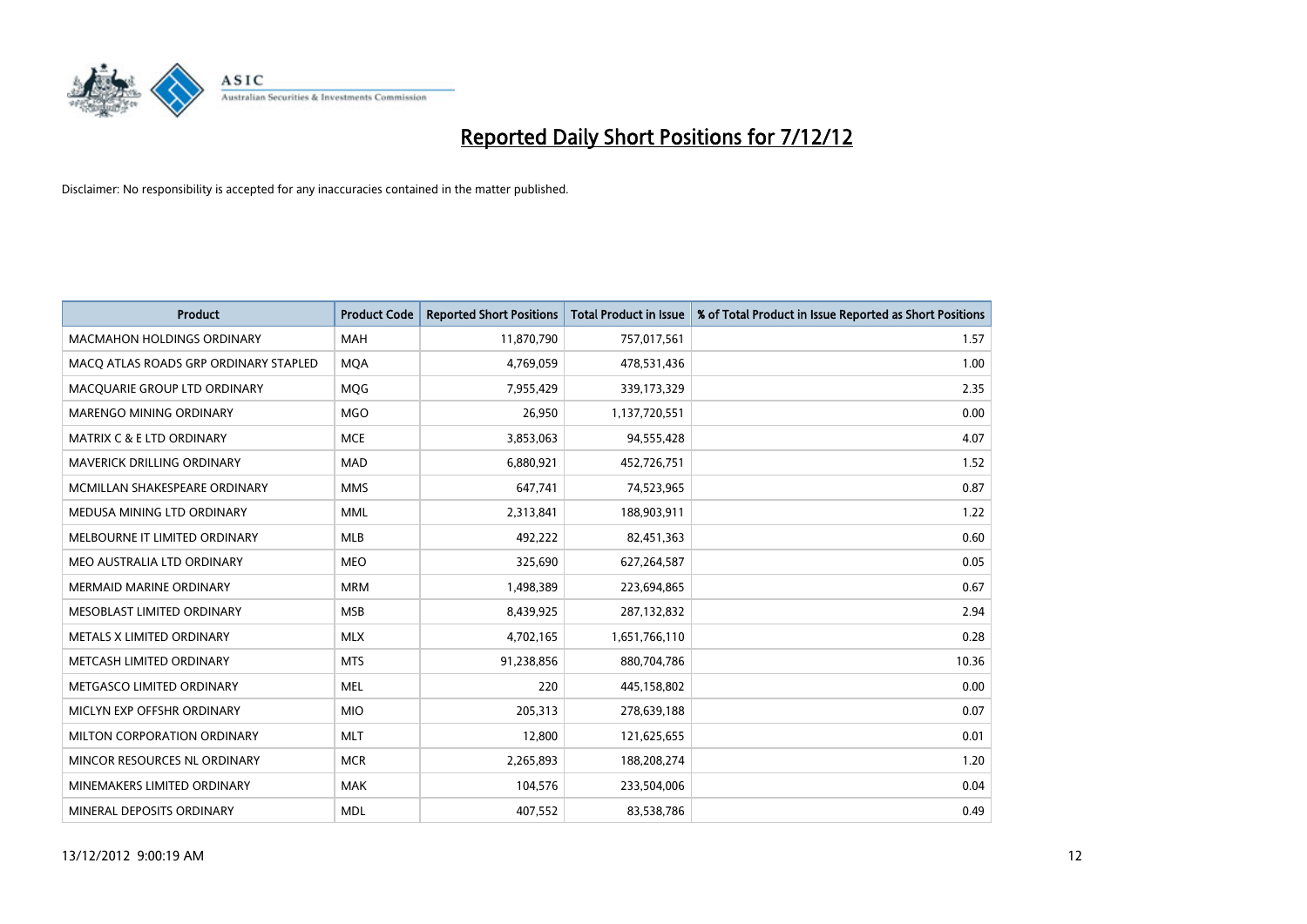

| <b>Product</b>                       | <b>Product Code</b> | <b>Reported Short Positions</b> | <b>Total Product in Issue</b> | % of Total Product in Issue Reported as Short Positions |
|--------------------------------------|---------------------|---------------------------------|-------------------------------|---------------------------------------------------------|
| MINERAL RESOURCES, ORDINARY          | <b>MIN</b>          | 5,190,003                       | 185,333,269                   | 2.80                                                    |
| MIRABELA NICKEL LTD ORDINARY         | <b>MBN</b>          | 6,443,063                       | 876,582,736                   | 0.74                                                    |
| MIRVAC GROUP STAPLED SECURITIES      | <b>MGR</b>          | 4,207,937                       | 3,425,587,451                 | 0.12                                                    |
| MOLOPO ENERGY LTD ORDINARY           | <b>MPO</b>          | 812,154                         | 245,849,711                   | 0.33                                                    |
| <b>MONADELPHOUS GROUP ORDINARY</b>   | <b>MND</b>          | 6,231,374                       | 90,663,543                    | 6.87                                                    |
| MORTGAGE CHOICE LTD ORDINARY         | <b>MOC</b>          | 2,269,703                       | 123,431,282                   | 1.84                                                    |
| <b>MOUNT GIBSON IRON ORDINARY</b>    | <b>MGX</b>          | 6,665,571                       | 1,090,584,232                 | 0.61                                                    |
| MULTIPLEX SITES SITES                | <b>MXUPA</b>        | 554                             | 4,500,000                     | 0.01                                                    |
| <b>MURCHISON METALS LTD ORDINARY</b> | <b>MMX</b>          | 6,290,332                       | 450,427,346                   | 1.40                                                    |
| <b>MYER HOLDINGS LTD ORDINARY</b>    | <b>MYR</b>          | 87,901,214                      | 583,384,551                   | 15.07                                                   |
| MYSTATE LIMITED ORDINARY             | <b>MYS</b>          | 19,725                          | 87,117,374                    | 0.02                                                    |
| NATIONAL AUST, BANK ORDINARY         | <b>NAB</b>          | 9,400,669                       | 2,322,079,163                 | 0.40                                                    |
| NAVITAS LIMITED ORDINARY             | <b>NVT</b>          | 11,887,905                      | 375,367,918                   | 3.17                                                    |
| NEON ENERGY LIMITED ORDINARY         | <b>NEN</b>          | 3,348,922                       | 549,582,936                   | 0.61                                                    |
| NEPTUNE MARINE ORDINARY              | <b>NMS</b>          | 60                              | 1,817,862,292                 | 0.00                                                    |
| NEW HOPE CORPORATION ORDINARY        | <b>NHC</b>          | 2,654,016                       | 830,563,352                   | 0.32                                                    |
| NEWCREST MINING ORDINARY             | <b>NCM</b>          | 2,115,726                       | 765,906,839                   | 0.28                                                    |
| NEWS CORP A NON-VOTING CDI           | <b>NWSLV</b>        | 2,304,507                       | 1,538,716,989                 | 0.15                                                    |
| NEWS CORP B VOTING CDI               | <b>NWS</b>          | 1,330,395                       | 798,520,953                   | 0.17                                                    |
| NEWSAT LIMITED ORDINARY              | <b>NWT</b>          | 58,617                          | 233,052,157                   | 0.03                                                    |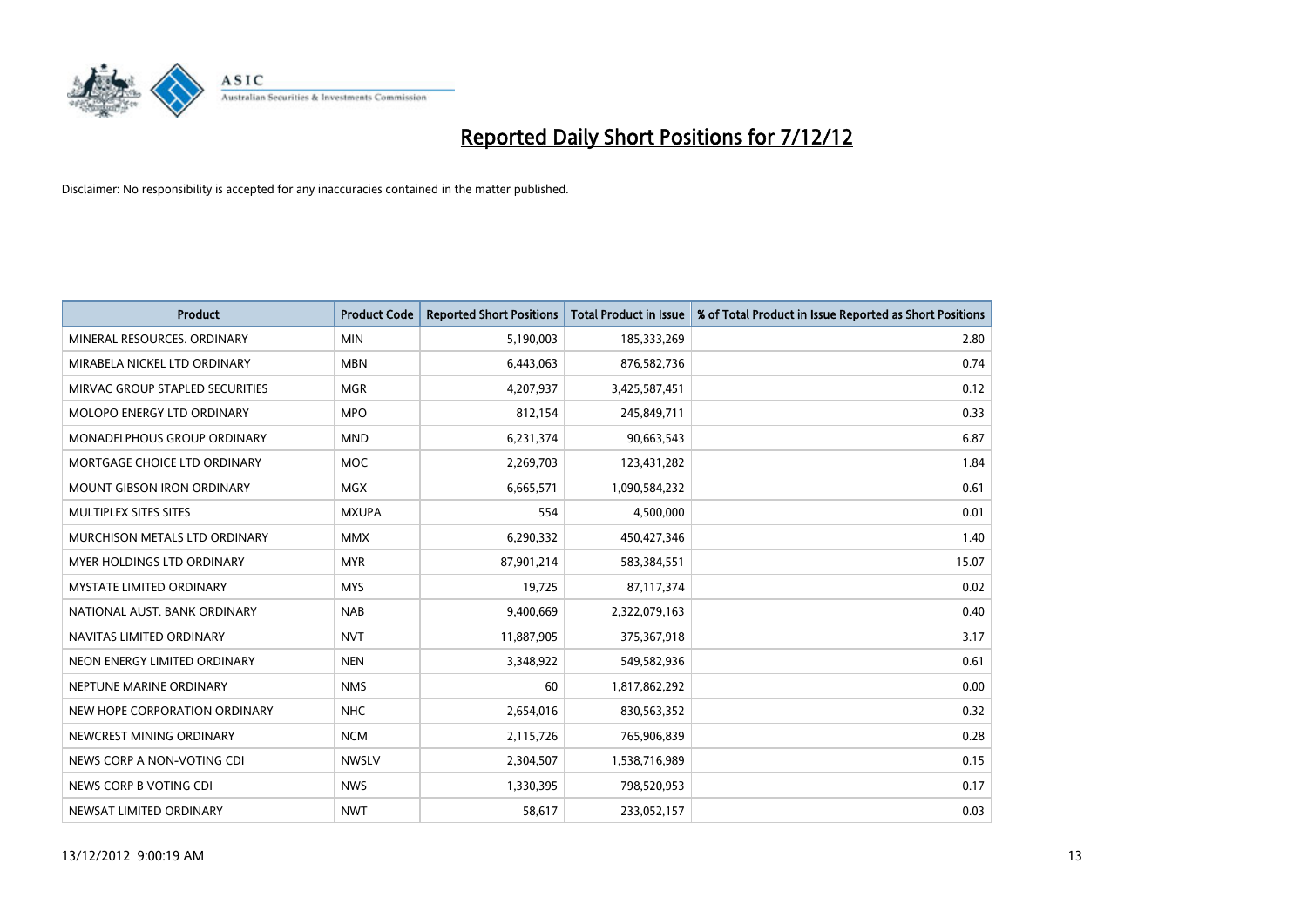

| <b>Product</b>                        | <b>Product Code</b> | <b>Reported Short Positions</b> | <b>Total Product in Issue</b> | % of Total Product in Issue Reported as Short Positions |
|---------------------------------------|---------------------|---------------------------------|-------------------------------|---------------------------------------------------------|
| NEXTDC LIMITED ORDINARY               | <b>NXT</b>          | 3,122,453                       | 150,627,388                   | 2.07                                                    |
| NEXUS ENERGY LIMITED ORDINARY         | <b>NXS</b>          | 7,936,368                       | 1,329,821,159                 | 0.60                                                    |
| NIDO PETROLEUM ORDINARY               | <b>NDO</b>          | 105,313                         | 1,390,829,818                 | 0.01                                                    |
| NOBLE MINERAL RES ORDINARY            | <b>NMG</b>          | 3,770,533                       | 660,147,952                   | 0.57                                                    |
| NORFOLK GROUP ORDINARY                | <b>NFK</b>          | 50                              | 158,890,730                   | 0.00                                                    |
| NORTHERN IRON LTD ORDINARY            | <b>NFE</b>          | 3,409,373                       | 493,067,453                   | 0.69                                                    |
| NORTHERN STAR ORDINARY                | <b>NST</b>          | 2,623,915                       | 424,218,168                   | 0.62                                                    |
| NRW HOLDINGS LIMITED ORDINARY         | <b>NWH</b>          | 2,801,809                       | 278,888,011                   | 1.00                                                    |
| NUFARM LIMITED ORDINARY               | <b>NUF</b>          | 5,894,719                       | 262,721,422                   | 2.24                                                    |
| OAKTON LIMITED ORDINARY               | <b>OKN</b>          | 50,000                          | 91,721,874                    | 0.05                                                    |
| OCEANAGOLD CORP. CHESS DEPOSITARY INT | <b>OGC</b>          | 992,035                         | 263,278,752                   | 0.38                                                    |
| OIL SEARCH LTD ORDINARY               | OSH                 | 2,239,142                       | 1,334,756,742                 | 0.17                                                    |
| OM HOLDINGS LIMITED ORDINARY          | <b>OMH</b>          | 3,988,156                       | 673,423,337                   | 0.59                                                    |
| ORICA LIMITED ORDINARY                | ORI                 | 2,955,556                       | 365,642,802                   | 0.81                                                    |
| ORIGIN ENERGY ORDINARY                | <b>ORG</b>          | 14,649,116                      | 1,093,737,528                 | 1.34                                                    |
| OROCOBRE LIMITED ORDINARY             | <b>ORE</b>          | 121,332                         | 117,745,138                   | 0.10                                                    |
| OROTONGROUP LIMITED ORDINARY          | <b>ORL</b>          | 71,607                          | 40,880,902                    | 0.18                                                    |
| ORPHEUS ENERGY LTD ORDINARY           | <b>OEG</b>          | 67,200                          | 130,475,919                   | 0.05                                                    |
| OZ MINERALS ORDINARY                  | OZL                 | 5,178,271                       | 303,470,022                   | 1.71                                                    |
| <b>PACIFIC BRANDS ORDINARY</b>        | PBG                 | 7.963.934                       | 912,915,695                   | 0.87                                                    |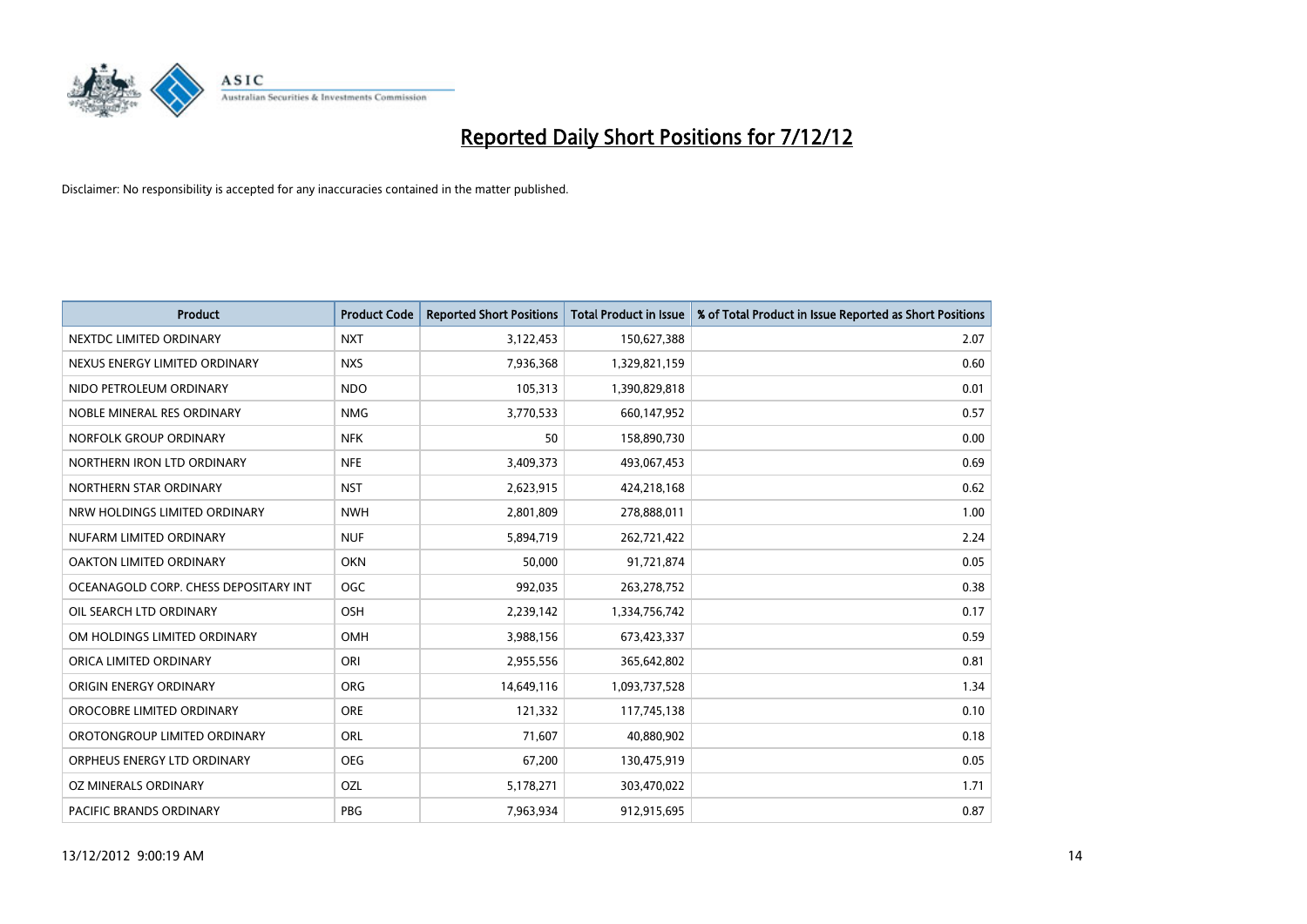

| <b>Product</b>               | <b>Product Code</b> | <b>Reported Short Positions</b> | <b>Total Product in Issue</b> | % of Total Product in Issue Reported as Short Positions |
|------------------------------|---------------------|---------------------------------|-------------------------------|---------------------------------------------------------|
| PALADIN ENERGY LTD ORDINARY  | <b>PDN</b>          | 73,219,684                      | 836,825,651                   | 8.75                                                    |
| PANAUST LIMITED ORDINARY     | PNA                 | 2,697,278                       | 605,962,322                   | 0.45                                                    |
| PANCONTINENTAL OIL ORDINARY  | <b>PCL</b>          | 233,335                         | 1,150,994,096                 | 0.02                                                    |
| PANORAMIC RESOURCES ORDINARY | PAN                 | 1,600,168                       | 255,681,195                   | 0.63                                                    |
| PAPERLINX LIMITED ORDINARY   | <b>PPX</b>          | 155,124                         | 609,280,761                   | 0.03                                                    |
| PAPILLON RES LTD ORDINARY    | PIR                 | 3,143,624                       | 264,750,891                   | 1.19                                                    |
| PATTIES FOODS LTD ORDINARY   | PFL                 | 100.000                         | 139,065,639                   | 0.07                                                    |
| PEET LIMITED ORDINARY        | <b>PPC</b>          | 4,165,819                       | 321,013,141                   | 1.30                                                    |
| PERILYA LIMITED ORDINARY     | PEM                 | 514                             | 769,316,426                   | 0.00                                                    |
| PERPETUAL LIMITED ORDINARY   | <b>PPT</b>          | 2,087,959                       | 41,980,678                    | 4.97                                                    |
| PERSEUS MINING LTD ORDINARY  | PRU                 | 10,345,998                      | 457,962,088                   | 2.26                                                    |
| PHARMAXIS LTD ORDINARY       | <b>PXS</b>          | 7,486,877                       | 308,543,389                   | 2.43                                                    |
| PLATINUM ASSET ORDINARY      | <b>PTM</b>          | 13,225,570                      | 561,347,878                   | 2.36                                                    |
| PLATINUM AUSTRALIA ORDINARY  | <b>PLA</b>          | 836,127                         | 504,968,043                   | 0.17                                                    |
| PMI GOLD CORP CDI 1:1        | <b>PVM</b>          | 96,483                          | 122,535,143                   | 0.08                                                    |
| PMP LIMITED ORDINARY         | <b>PMP</b>          | 194,840                         | 323,781,124                   | 0.06                                                    |
| PREMIER INVESTMENTS ORDINARY | <b>PMV</b>          | 939,470                         | 155,260,478                   | 0.61                                                    |
| PRIMA BIOMED LTD ORDINARY    | <b>PRR</b>          | 6,288,810                       | 1,066,063,388                 | 0.59                                                    |
| PRIMARY HEALTH CARE ORDINARY | <b>PRY</b>          | 27,309,656                      | 502,983,554                   | 5.43                                                    |
| PRIMEAG AUSTRALIA ORDINARY   | PAG                 |                                 | 266.394.444                   | 0.00                                                    |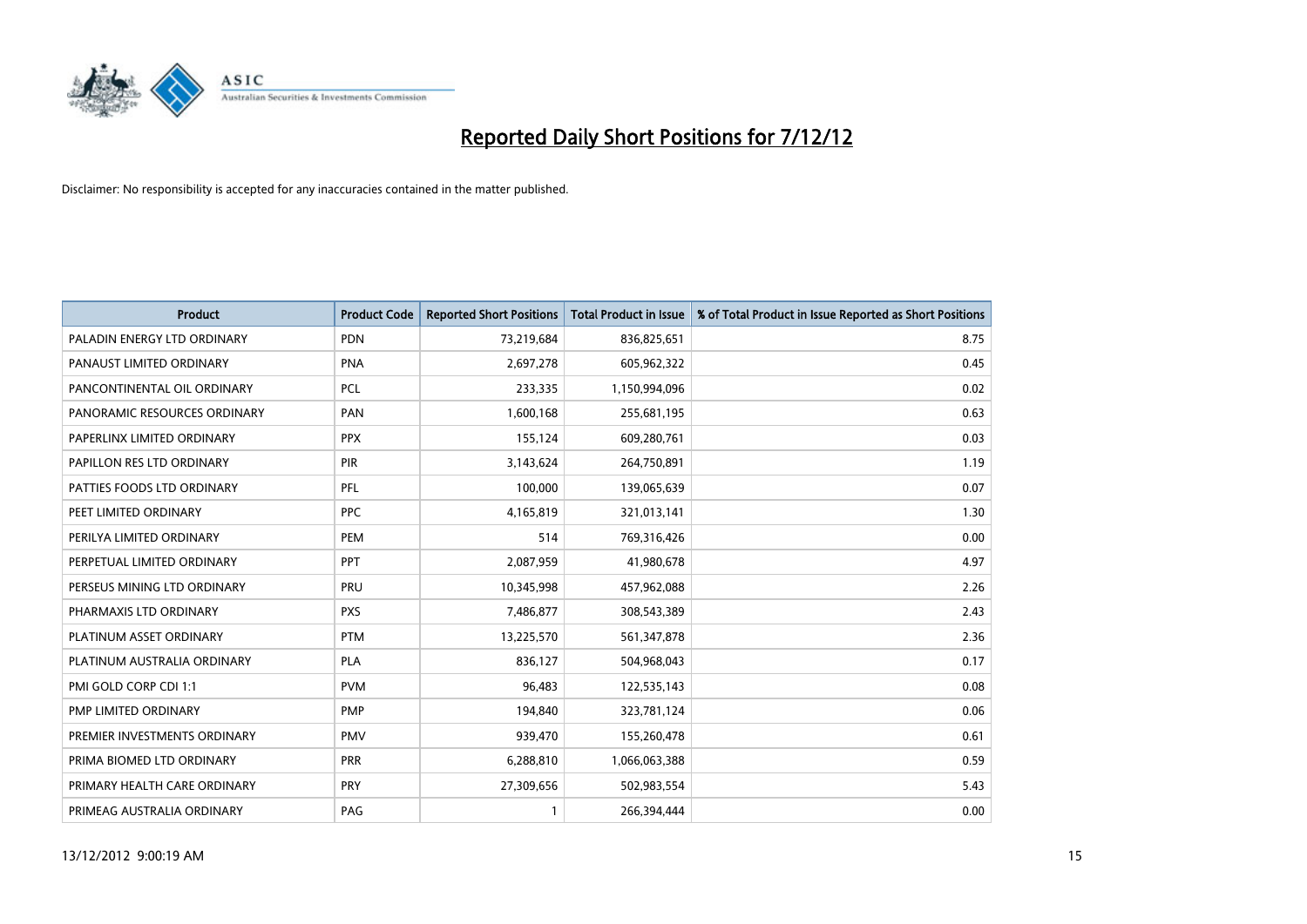

| <b>Product</b>                    | <b>Product Code</b> | <b>Reported Short Positions</b> | <b>Total Product in Issue</b> | % of Total Product in Issue Reported as Short Positions |
|-----------------------------------|---------------------|---------------------------------|-------------------------------|---------------------------------------------------------|
| PROGRAMMED ORDINARY               | <b>PRG</b>          | 225,237                         | 118,177,001                   | 0.19                                                    |
| PSIVIDA CORP CDI 1:1              | <b>PVA</b>          | 50,000                          | 8,941,306                     | 0.56                                                    |
| PURA VIDA ENERGY NL ORDINARY      | <b>PVD</b>          | 157,040                         | 59,769,584                    | 0.26                                                    |
| <b>QANTAS AIRWAYS ORDINARY</b>    | QAN                 | 12,386,127                      | 2,265,123,620                 | 0.55                                                    |
| OBE INSURANCE GROUP ORDINARY      | <b>OBE</b>          | 58,330,482                      | 1,196,747,582                 | 4.87                                                    |
| ORXPHARMA LTD ORDINARY            | <b>ORX</b>          | 130,762                         | 144,577,206                   | 0.09                                                    |
| <b>QUBE HOLDINGS LTD ORDINARY</b> | <b>OUB</b>          | 12,761,270                      | 926,489,845                   | 1.38                                                    |
| RAMELIUS RESOURCES ORDINARY       | <b>RMS</b>          | 4,856,796                       | 337,296,949                   | 1.44                                                    |
| RAMSAY HEALTH CARE ORDINARY       | <b>RHC</b>          | 2,525,020                       | 202,081,252                   | 1.25                                                    |
| <b>RCR TOMLINSON ORDINARY</b>     | <b>RCR</b>          | 262,061                         | 132,431,265                   | 0.20                                                    |
| <b>REA GROUP ORDINARY</b>         | <b>REA</b>          | 41                              | 131,714,699                   | 0.00                                                    |
| <b>RECKON LIMITED ORDINARY</b>    | <b>RKN</b>          | 451,000                         | 129,488,015                   | 0.35                                                    |
| <b>RED 5 LIMITED ORDINARY</b>     | <b>RED</b>          | 1,318,990                       | 135,488,008                   | 0.97                                                    |
| <b>RED FORK ENERGY ORDINARY</b>   | <b>RFE</b>          | 1,583,993                       | 384,951,719                   | 0.41                                                    |
| REDBANK ENERGY LTD ORDINARY       | <b>AEI</b>          | 13                              | 786,287                       | 0.00                                                    |
| REDFLEX HOLDINGS ORDINARY         | <b>RDF</b>          | 2,820                           | 110,762,310                   | 0.00                                                    |
| REECE AUSTRALIA LTD. ORDINARY     | <b>REH</b>          | 10,507                          | 99,600,000                    | 0.01                                                    |
| REGIS RESOURCES ORDINARY          | <b>RRL</b>          | 1,047,441                       | 473,943,160                   | 0.22                                                    |
| RESMED INC CDI 10:1               | <b>RMD</b>          | 3,278,890                       | 1,556,242,300                 | 0.21                                                    |
| <b>RESOLUTE MINING ORDINARY</b>   | <b>RSG</b>          | 1,577,315                       | 642.996.890                   | 0.25                                                    |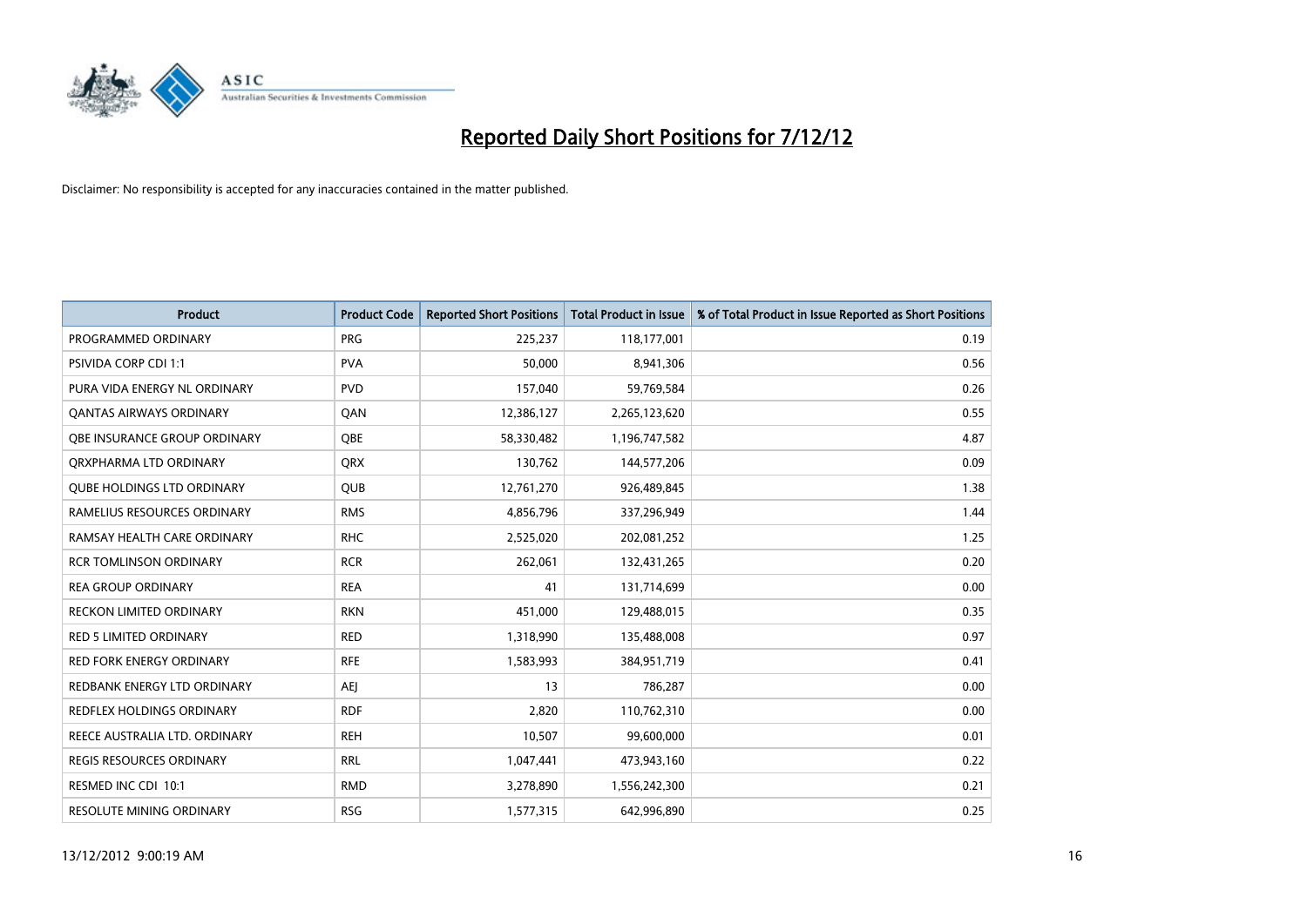

| <b>Product</b>                         | <b>Product Code</b> | <b>Reported Short Positions</b> | <b>Total Product in Issue</b> | % of Total Product in Issue Reported as Short Positions |
|----------------------------------------|---------------------|---------------------------------|-------------------------------|---------------------------------------------------------|
| RETAIL FOOD GROUP ORDINARY             | <b>RFG</b>          | 149,592                         | 127,696,060                   | 0.12                                                    |
| REVERSE CORP LIMITED ORDINARY          | <b>REF</b>          | 100                             | 92,382,175                    | 0.00                                                    |
| REX MINERALS LIMITED ORDINARY          | <b>RXM</b>          | 1,878,140                       | 188,907,284                   | 0.99                                                    |
| RHG LIMITED ORDINARY                   | <b>RHG</b>          | 290,983                         | 308,483,177                   | 0.09                                                    |
| <b>RIALTO ENERGY ORDINARY</b>          | <b>RIA</b>          | 41                              | 672,259,992                   | 0.00                                                    |
| RIO TINTO LIMITED ORDINARY             | <b>RIO</b>          | 8,134,563                       | 435,758,720                   | 1.87                                                    |
| ROC OIL COMPANY ORDINARY               | <b>ROC</b>          | 1,235,994                       | 683,235,552                   | 0.18                                                    |
| RURALCO HOLDINGS ORDINARY              | <b>RHL</b>          | 12,000                          | 55,019,284                    | 0.02                                                    |
| SAI GLOBAL LIMITED ORDINARY            | SAI                 | 6,581,229                       | 206,730,256                   | 3.18                                                    |
| SALMAT LIMITED ORDINARY                | <b>SLM</b>          | 555,886                         | 159,812,799                   | 0.35                                                    |
| SAMSON OIL & GAS LTD ORDINARY          | SSN                 | 3,209,600                       | 1,838,530,533                 | 0.17                                                    |
| SANDFIRE RESOURCES ORDINARY            | <b>SFR</b>          | 2,151,597                       | 152,724,301                   | 1.41                                                    |
| <b>SANTOS LTD ORDINARY</b>             | <b>STO</b>          | 4,017,529                       | 958,850,753                   | 0.42                                                    |
| SARACEN MINERAL ORDINARY               | SAR                 | 4,813,892                       | 595,032,306                   | 0.81                                                    |
| SCA PROPERTY GROUP DEFERRED SETTLEMENT | <b>SCP</b>          | 3,321,621                       | 586,000,000                   | 0.57                                                    |
| SEDGMAN LIMITED ORDINARY               | SDM                 | 1,223,647                       | 217,623,797                   | 0.56                                                    |
| <b>SEEK LIMITED ORDINARY</b>           | <b>SEK</b>          | 13,529,778                      | 337,101,307                   | 4.01                                                    |
| SENEX ENERGY LIMITED ORDINARY          | <b>SXY</b>          | 1,571,208                       | 1,140,194,837                 | 0.14                                                    |
| SERVICE STREAM ORDINARY                | <b>SSM</b>          | 400                             | 283,418,867                   | 0.00                                                    |
| SEVEN GROUP HOLDINGS ORDINARY          | <b>SVW</b>          | 2,941,067                       | 307,410,281                   | 0.96                                                    |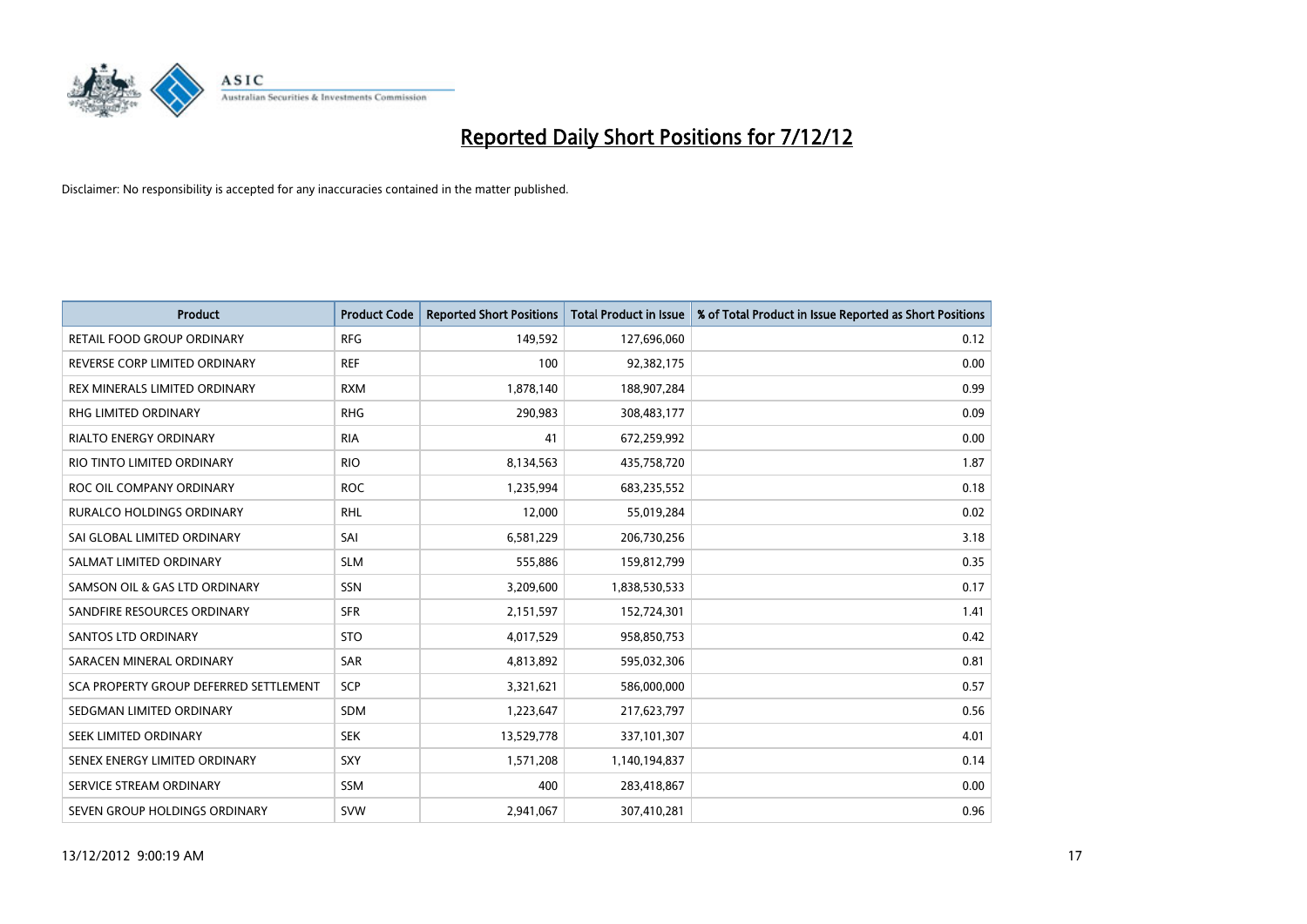

| <b>Product</b>                           | <b>Product Code</b> | <b>Reported Short Positions</b> | <b>Total Product in Issue</b> | % of Total Product in Issue Reported as Short Positions |
|------------------------------------------|---------------------|---------------------------------|-------------------------------|---------------------------------------------------------|
| SEVEN WEST MEDIA LTD ORDINARY            | <b>SWM</b>          | 22,842,407                      | 999,160,872                   | 2.29                                                    |
| SIGMA PHARMACEUTICAL ORDINARY            | <b>SIP</b>          | 6,574,248                       | 1,178,522,899                 | 0.56                                                    |
| SIHAYO GOLD LIMITED ORDINARY             | SIH                 | 84,992                          | 799,377,748                   | 0.01                                                    |
| SILEX SYSTEMS ORDINARY                   | <b>SLX</b>          | 913,305                         | 170,232,464                   | 0.54                                                    |
| SILVER LAKE RESOURCE ORDINARY            | <b>SLR</b>          | 17,100,091                      | 225,493,476                   | 7.58                                                    |
| SIMS METAL MGMT LTD ORDINARY             | SGM                 | 7,467,839                       | 204,269,939                   | 3.66                                                    |
| SINGAPORE TELECOMM. CHESS DEPOSITARY INT | <b>SGT</b>          | 3,902,530                       | 138,645,546                   | 2.81                                                    |
| SIRIUS RESOURCES NL ORDINARY             | <b>SIR</b>          | 713,941                         | 191,949,586                   | 0.37                                                    |
| SIRTEX MEDICAL ORDINARY                  | <b>SRX</b>          | 32,155                          | 55,768,136                    | 0.06                                                    |
| SKILLED GROUP LTD ORDINARY               | <b>SKE</b>          | 5,142,636                       | 233,487,276                   | 2.20                                                    |
| SKY NETWORK ORDINARY                     | <b>SKT</b>          | 881,001                         | 389,139,785                   | 0.23                                                    |
| SKYCITY ENT GRP LTD ORDINARY             | <b>SKC</b>          | 87,615                          | 576,958,340                   | 0.02                                                    |
| SMS MANAGEMENT, ORDINARY                 | <b>SMX</b>          | 758,791                         | 69,378,477                    | 1.09                                                    |
| SONIC HEALTHCARE ORDINARY                | <b>SHL</b>          | 5,140,924                       | 395,568,681                   | 1.30                                                    |
| SOUL PATTINSON (W.H) ORDINARY            | SOL                 | 35,591                          | 239,395,320                   | 0.01                                                    |
| SOUTH BOULDER MINES ORDINARY             | <b>STB</b>          | 136,195                         | 127,782,826                   | 0.11                                                    |
| SP AUSNET STAPLED SECURITIES             | <b>SPN</b>          | 7,290,192                       | 3,339,620,165                 | 0.22                                                    |
| SPARK INFRASTRUCTURE STAPLED NOTE & UNIT | <b>SKI</b>          | 36,783,246                      | 1,326,734,264                 | 2.77                                                    |
| SPDR 200 FUND ETF UNITS                  | <b>STW</b>          | 37,030                          | 47,859,567                    | 0.08                                                    |
| SPECIALTY FASHION ORDINARY               | <b>SFH</b>          | 2,618,123                       | 192,236,121                   | 1.36                                                    |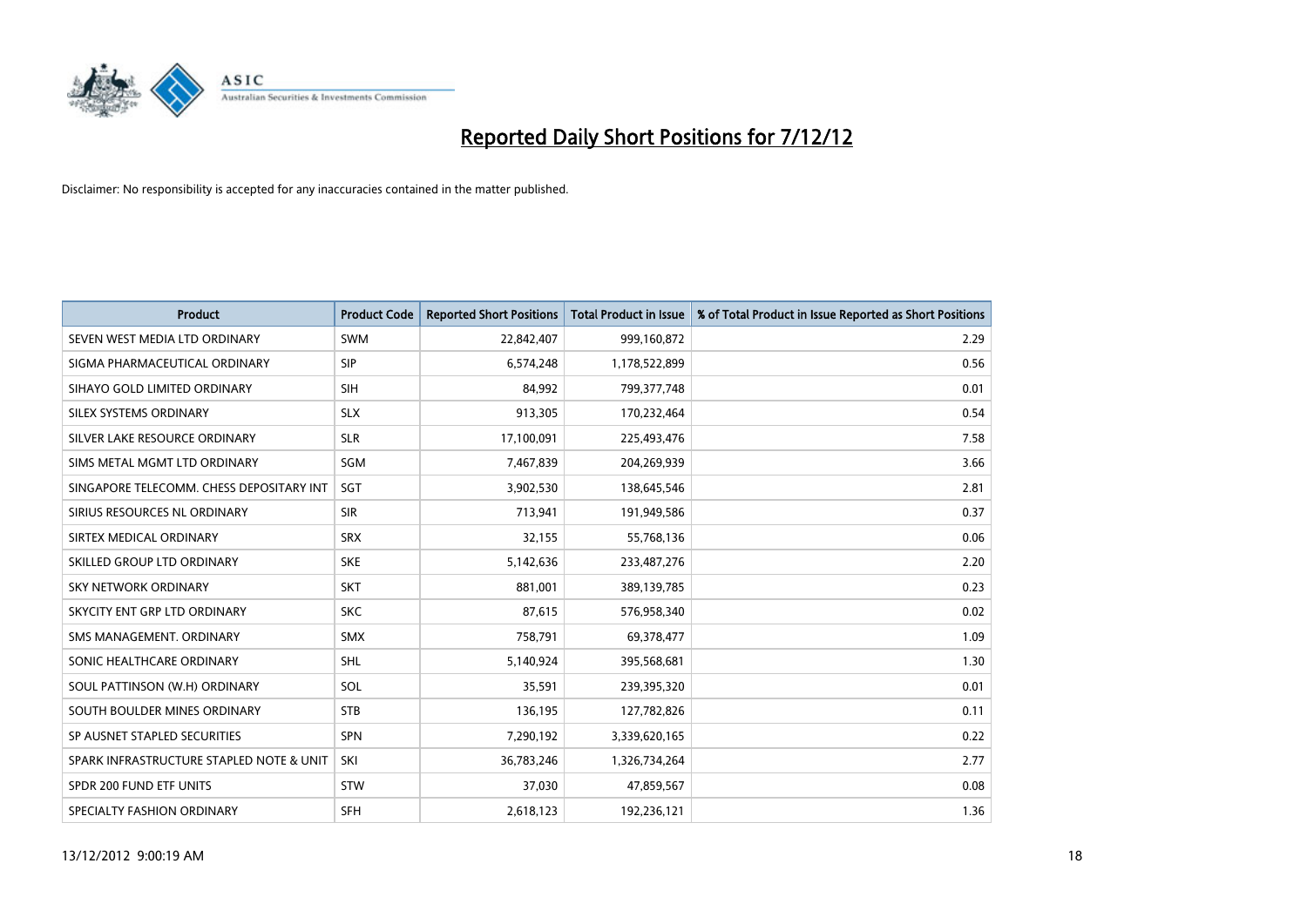

| <b>Product</b>                   | <b>Product Code</b> | <b>Reported Short Positions</b> | <b>Total Product in Issue</b> | % of Total Product in Issue Reported as Short Positions |
|----------------------------------|---------------------|---------------------------------|-------------------------------|---------------------------------------------------------|
| ST BARBARA LIMITED ORDINARY      | <b>SBM</b>          | 2,428,567                       | 488,074,077                   | 0.50                                                    |
| STANMORE COAL LTD ORDINARY       | <b>SMR</b>          | 32,870                          | 207,527,090                   | 0.02                                                    |
| STARPHARMA HOLDINGS ORDINARY     | SPL                 | 5,655,834                       | 283,640,060                   | 1.99                                                    |
| STHN CROSS MEDIA ORDINARY        | SXL                 | 17,976,330                      | 704,858,524                   | 2.55                                                    |
| STOCKLAND UNITS/ORD STAPLED      | SGP                 | 18,985,029                      | 2,202,657,963                 | 0.86                                                    |
| STRAITS RES LTD. ORDINARY        | SRQ                 | 640,600                         | 1,164,150,159                 | 0.06                                                    |
| STW COMMUNICATIONS ORDINARY      | SGN                 | 1,677,030                       | 403,828,512                   | 0.42                                                    |
| SUNCORP GROUP LTD ORDINARY       | <b>SUN</b>          | 7,731,817                       | 1,286,600,980                 | 0.60                                                    |
| SUNDANCE ENERGY ORDINARY         | <b>SEA</b>          | 3,134,601                       | 277,098,474                   | 1.13                                                    |
| SUNDANCE RESOURCES ORDINARY      | <b>SDL</b>          | 10,015,462                      | 3,066,227,034                 | 0.33                                                    |
| SUNLAND GROUP LTD ORDINARY       | <b>SDG</b>          | 118,391                         | 191,238,877                   | 0.06                                                    |
| SUPER RET REP LTD ORDINARY       | <b>SUL</b>          | 654,963                         | 196,382,811                   | 0.33                                                    |
| SYD AIRPORT STAPLED US PROHIBIT. | <b>SYD</b>          | 10,511,244                      | 1,861,210,782                 | 0.56                                                    |
| SYRAH RESOURCES ORDINARY         | <b>SYR</b>          | 18,144                          | 133,869,590                   | 0.01                                                    |
| TABCORP HOLDINGS LTD ORDINARY    | <b>TAH</b>          | 14,394,378                      | 734,015,737                   | 1.96                                                    |
| TANAMI GOLD NL ORDINARY          | <b>TAM</b>          | 516,115                         | 261,132,677                   | 0.20                                                    |
| TAP OIL LIMITED ORDINARY         | <b>TAP</b>          | 494,859                         | 241,295,311                   | 0.21                                                    |
| TASSAL GROUP LIMITED ORDINARY    | <b>TGR</b>          | 106,451                         | 146,304,404                   | 0.07                                                    |
| <b>TATTS GROUP LTD ORDINARY</b>  | <b>TTS</b>          | 5,019,011                       | 1,385,200,190                 | 0.36                                                    |
| <b>TECHNOLOGY ONE ORDINARY</b>   | <b>TNE</b>          | 372                             | 305,675,455                   | 0.00                                                    |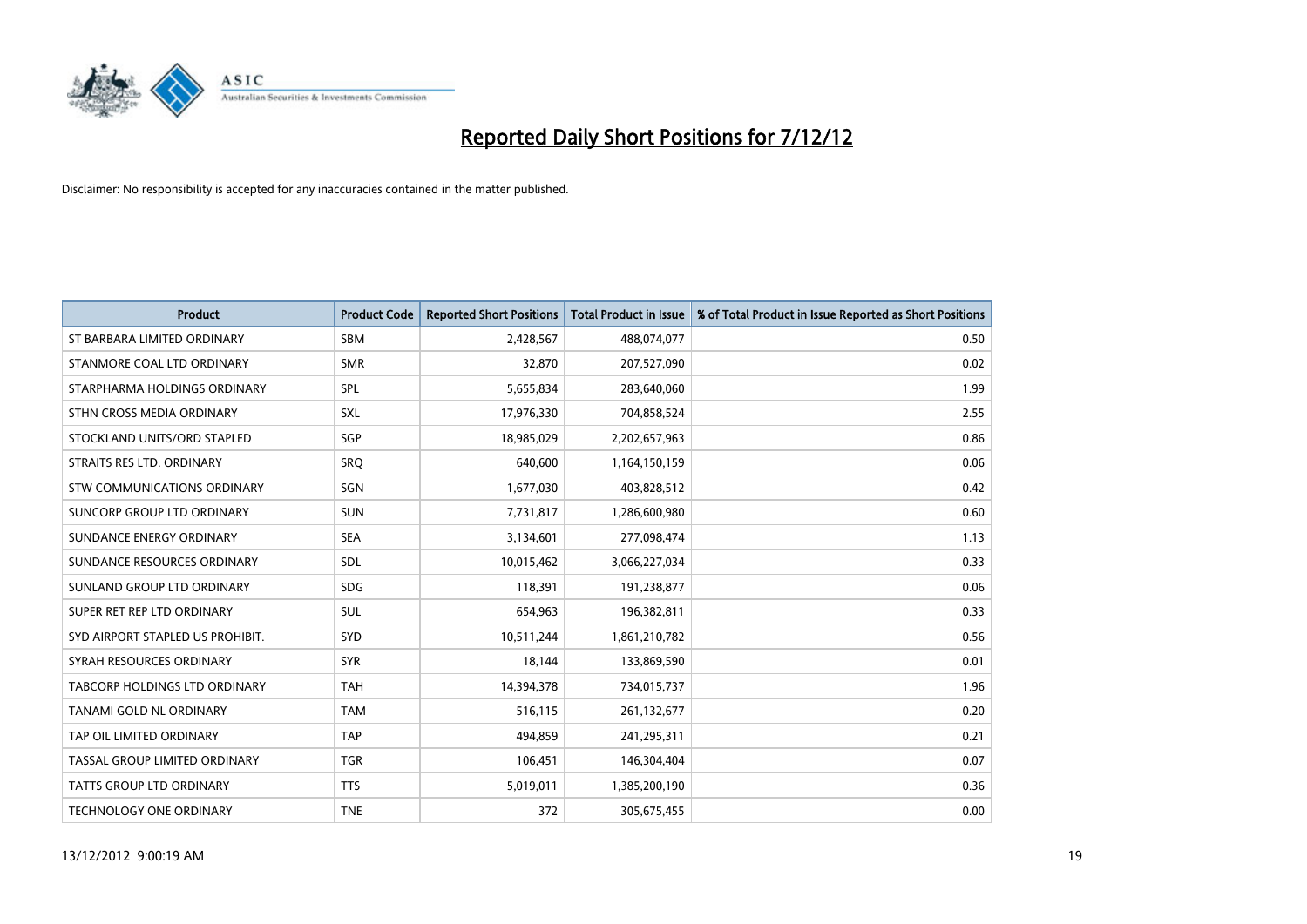

| <b>Product</b>                       | <b>Product Code</b> | <b>Reported Short Positions</b> | <b>Total Product in Issue</b> | % of Total Product in Issue Reported as Short Positions |
|--------------------------------------|---------------------|---------------------------------|-------------------------------|---------------------------------------------------------|
| <b>TELECOM CORPORATION ORDINARY</b>  | <b>TEL</b>          | 14,617,371                      | 1,855,748,099                 | 0.79                                                    |
| TELSTRA CORPORATION. ORDINARY        | <b>TLS</b>          | 21,459,157                      | 12,443,074,357                | 0.17                                                    |
| TEN NETWORK HOLDINGS ORDINARY        | <b>TEN</b>          | 115,409,839                     | 1,437,204,873                 | 8.03                                                    |
| TERANGA GOLD CORP CDI 1:1            | <b>TGZ</b>          | 97,669                          | 163,248,235                   | 0.06                                                    |
| TEXON PETROLEUM LTD ORDINARY         | <b>TXN</b>          | 60,615                          | 245,039,848                   | 0.02                                                    |
| TFS CORPORATION LTD ORDINARY         | <b>TFC</b>          |                                 | 279,621,829                   | 0.00                                                    |
| THE REJECT SHOP ORDINARY             | <b>TRS</b>          | 2,662,036                       | 26,092,220                    | 10.20                                                   |
| THORN GROUP LIMITED ORDINARY         | <b>TGA</b>          | 481,858                         | 146,374,703                   | 0.33                                                    |
| TIGER RESOURCES ORDINARY             | <b>TGS</b>          | 1,270,112                       | 673,470,269                   | 0.19                                                    |
| TOLL HOLDINGS LTD ORDINARY           | <b>TOL</b>          | 34,665,175                      | 717,133,875                   | 4.83                                                    |
| TOX FREE SOLUTIONS ORDINARY          | <b>TOX</b>          | 629,140                         | 115,989,858                   | 0.54                                                    |
| TPG TELECOM LIMITED ORDINARY         | <b>TPM</b>          | 2,897,930                       | 793,808,141                   | 0.37                                                    |
| <b>TRADE ME GROUP ORDINARY</b>       | <b>TME</b>          | 32,387                          | 396,017,568                   | 0.01                                                    |
| <b>TRANSFIELD SERVICES ORDINARY</b>  | <b>TSE</b>          | 7,345,129                       | 512,457,716                   | 1.43                                                    |
| TRANSPACIFIC INDUST, ORDINARY        | <b>TPI</b>          | 2,762,737                       | 1,578,556,067                 | 0.18                                                    |
| TRANSURBAN GROUP TRIPLE STAPLED SEC. | <b>TCL</b>          | 7,066,171                       | 1,461,665,097                 | 0.48                                                    |
| TREASURY WINE ESTATE ORDINARY        | <b>TWE</b>          | 18,584,356                      | 647,227,144                   | 2.87                                                    |
| TROY RESOURCES LTD ORDINARY          | <b>TRY</b>          | 10,700                          | 91,318,649                    | 0.01                                                    |
| UGL LIMITED ORDINARY                 | UGL                 | 7,165,929                       | 166,315,038                   | 4.31                                                    |
| UXC LIMITED ORDINARY                 | <b>UXC</b>          | 1,439,126                       | 308,056,885                   | 0.47                                                    |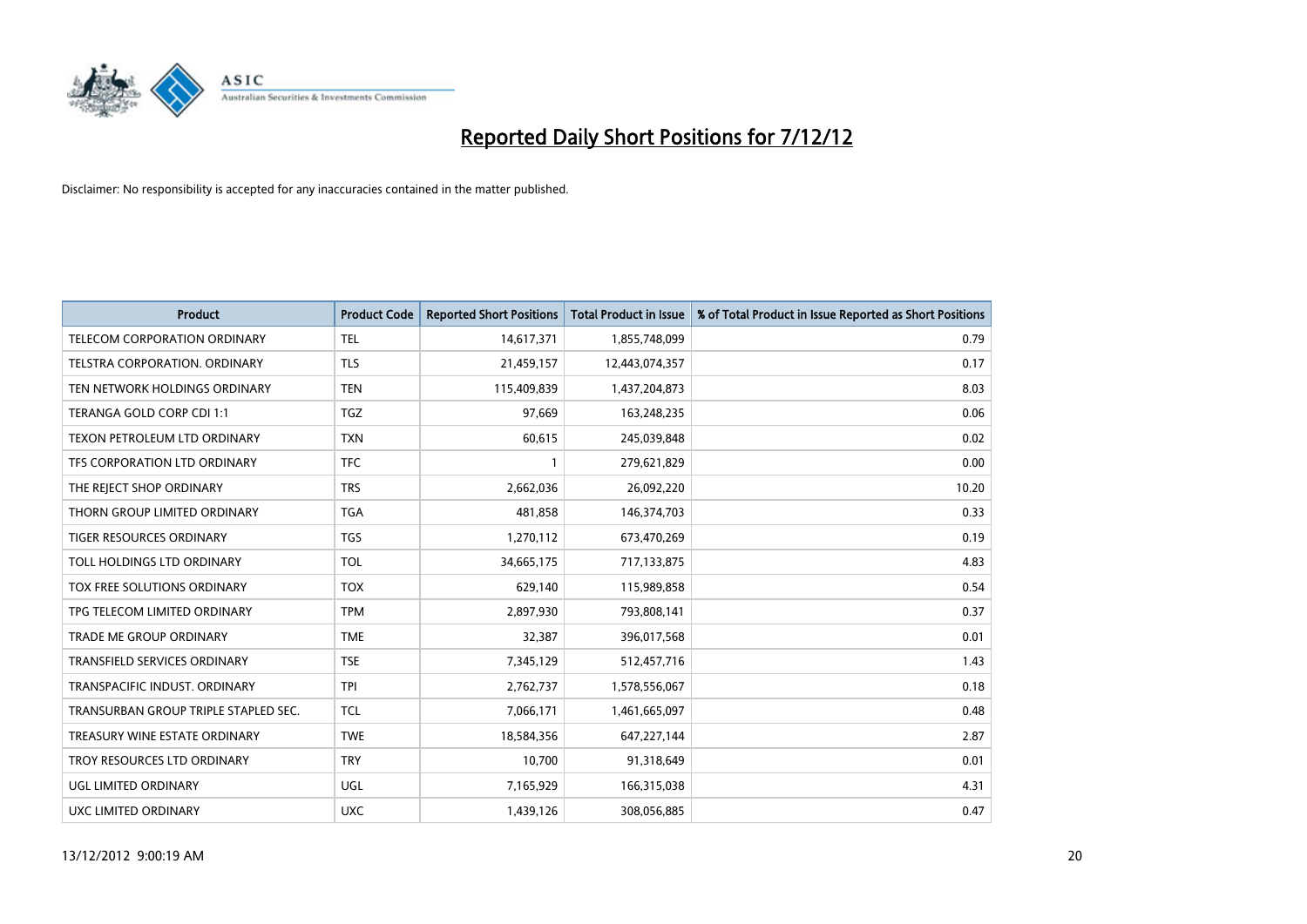

| <b>Product</b>                           | <b>Product Code</b> | <b>Reported Short Positions</b> | <b>Total Product in Issue</b> | % of Total Product in Issue Reported as Short Positions |
|------------------------------------------|---------------------|---------------------------------|-------------------------------|---------------------------------------------------------|
| <b>VENTURE MINERALS ORDINARY</b>         | <b>VMS</b>          | 327,760                         | 287,320,170                   | 0.11                                                    |
| <b>VIRGIN AUS HLDG LTD ORDINARY</b>      | <b>VAH</b>          | 38,389,503                      | 2,455,775,111                 | 1.56                                                    |
| VITERRA INC CDI 1:1                      | <b>VTA</b>          | 10                              | 68,629,939                    | 0.00                                                    |
| <b>VOCUS COMMS LTD ORDINARY</b>          | <b>VOC</b>          | 72,741                          | 77,111,341                    | 0.09                                                    |
| <b>WATPAC LIMITED ORDINARY</b>           | <b>WTP</b>          | 8,701                           | 184,332,526                   | 0.00                                                    |
| <b>WDS LIMITED ORDINARY</b>              | <b>WDS</b>          | 7                               | 144,740,614                   | 0.00                                                    |
| WEBIET LIMITED ORDINARY                  | <b>WEB</b>          | 370,122                         | 71,065,929                    | 0.52                                                    |
| <b>WESFARMERS LIMITED ORDINARY</b>       | <b>WES</b>          | 27,161,074                      | 1,006,645,953                 | 2.70                                                    |
| WESFARMERS LIMITED PARTIALLY PROTECTED   | <b>WESN</b>         | 38,204                          | 150,547,645                   | 0.03                                                    |
| WESTERN AREAS NL ORDINARY                | <b>WSA</b>          | 13,274,526                      | 179,735,899                   | 7.39                                                    |
| WESTERN DESERT RES. ORDINARY             | <b>WDR</b>          | 591,145                         | 340,748,537                   | 0.17                                                    |
| WESTFIELD GROUP ORD/UNIT STAPLED SEC     | <b>WDC</b>          | 3,725,356                       | 2,249,809,558                 | 0.17                                                    |
| <b>WESTFIELD RETAIL TST UNIT STAPLED</b> | <b>WRT</b>          | 12,887,075                      | 3,054,166,195                 | 0.42                                                    |
| <b>WESTPAC BANKING CORP ORDINARY</b>     | <b>WBC</b>          | 27,702,091                      | 3,082,356,588                 | 0.90                                                    |
| WHITE ENERGY COMPANY ORDINARY            | <b>WEC</b>          | 207,462                         | 322,974,494                   | 0.06                                                    |
| WHITEHAVEN COAL ORDINARY                 | <b>WHC</b>          | 62,011,812                      | 1,014,164,422                 | 6.11                                                    |
| WHK GROUP LIMITED ORDINARY               | <b>WHG</b>          | 100,001                         | 265,200,652                   | 0.04                                                    |
| WOODSIDE PETROLEUM ORDINARY              | <b>WPL</b>          | 1,956,691                       | 823,910,657                   | 0.24                                                    |
| WOOLWORTHS LIMITED ORDINARY              | <b>WOW</b>          | 3,577,576                       | 1,241,300,333                 | 0.29                                                    |
| <b>WORLEYPARSONS LTD ORDINARY</b>        | <b>WOR</b>          | 5,129,727                       | 243,021,873                   | 2.11                                                    |